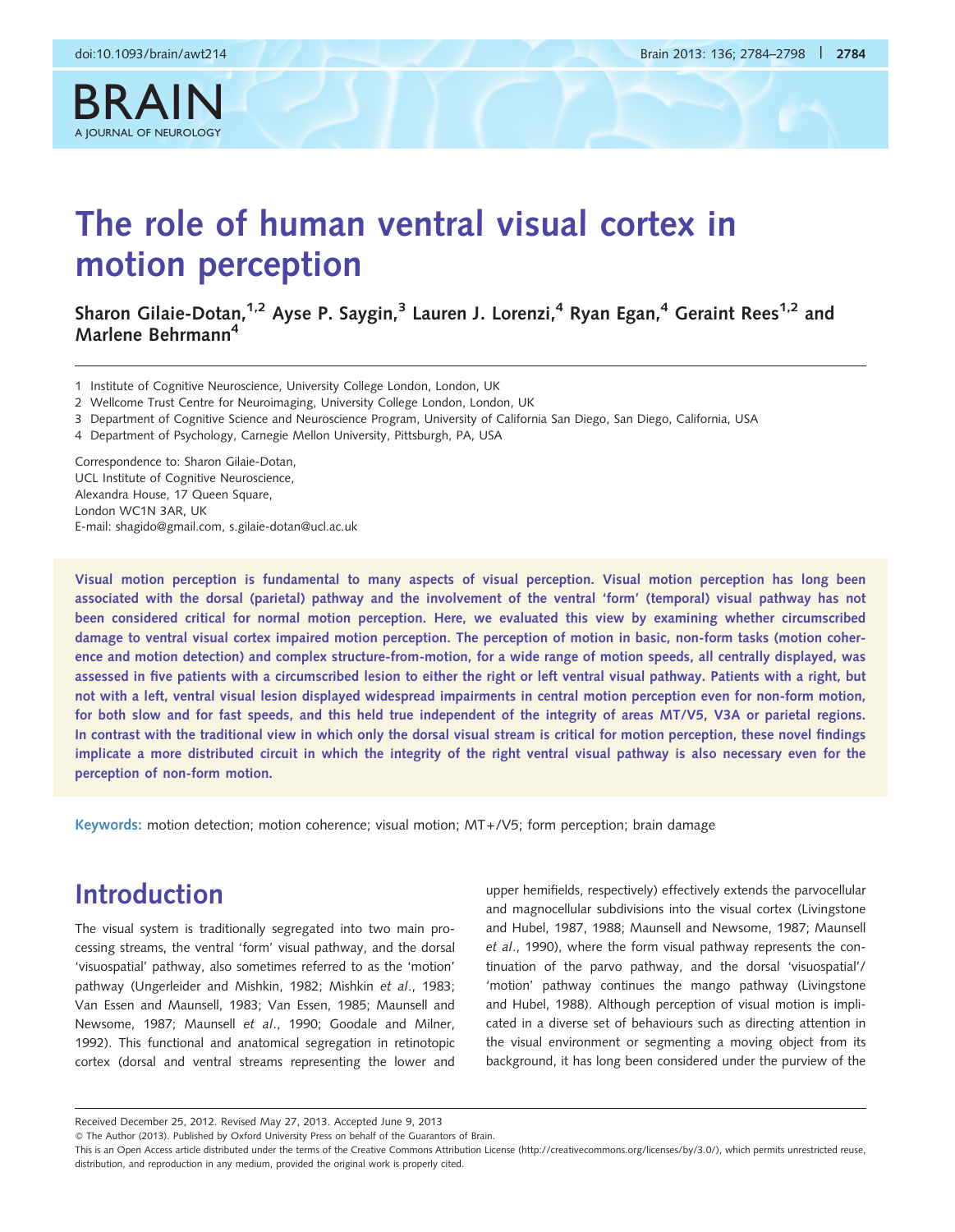<span id="page-1-0"></span>dorsal visual pathway. Indeed, anatomically and functionally, motion-sensitive cortical regions including hMT+/V5 show a clear dorsal magnocellular dominance ([Maunsell](#page-13-0) et al., 1990), and their critical role in motion perception is well established, as damage to hMT+/V5 adversely affects motion perception ([Zihl](#page-14-0) et al[., 1983](#page-14-0), [1991](#page-14-0); [Zeki, 1991](#page-14-0); [Beckers and Homberg, 1992](#page-12-0); Rizzo et al[., 1995;](#page-14-0) [McLeod](#page-13-0) et al., 1996; Marcar et al[., 1997](#page-13-0); [Schenk and Zihl, 1997](#page-14-0); Vaina et al[., 2001](#page-14-0); Billino et al[., 2009](#page-12-0)). However, there is growing recognition that these motion sensitive areas alone may not be sufficient for normal motion perception (Majaj et al[., 2007](#page-13-0); [Hedges](#page-13-0) et al., 2011).

Several findings indicate that the ventral pathway may also be implicated in motion perception ([Ungerleider and Desimone, 1986](#page-14-0); [Treue and Maunsell, 1996;](#page-14-0) [Newsome, 1997](#page-13-0); and see an overview in [Chapman](#page-12-0) et al., 2004; [Hayward](#page-13-0) et al., 2011). For example, motion-sensitive regions (e.g. MT/MST in humans) are anatomically located at the intersection of the dorsal and ventral streams in lateral temporal cortex ([Ungerleider and Mishkin, 1982](#page-14-0); [Goodale](#page-13-0) [and Milner, 1992\)](#page-13-0), and are thus not exclusively within the dorsal pathway. Further findings, primarily from non-human primates, indicate that ventral visual cortices may play an important functional role in motion perception [\(Maunsell and Van Essen, 1983](#page-13-0); [Ungerleider and Desimone, 1986](#page-14-0); [Desimone and Schein, 1987](#page-12-0); [Mountcastle](#page-13-0) et al., 1987; Ferrera et al[., 1994; De Valois](#page-12-0) et al., [2000](#page-12-0); [Ferrera and Maunsell, 2005](#page-12-0); Tolias et al[., 2005;](#page-14-0) Lu [et al](#page-13-0)., [2010](#page-13-0)), and it has also been suggested that slower motion  $\left($  < 3 $^{\circ}$ /s) might be supported by the ventral pathway following the sustained nature of the parvocellular system, whereas faster motion is supported by the dorsal more transient magnocellular pathway ([Gegenfurtner and Hawken, 1996](#page-12-0); [Thompson](#page-14-0) et al., 2006; [Hayward](#page-13-0) et al., 2011). It is also the case that visual motion is engaged in form-associated functions (Kourtzi et al[., 2008](#page-13-0)). However, what remains to be determined is whether ventral cortex is critical to motion perception, as the ventral route was not affected in previous case studies which have reported motion perception deficits (Zihl et al[., 1983](#page-14-0), [1991;](#page-14-0) Vaina et al[., 1990](#page-14-0), [2001](#page-14-0); [Zeki, 1991](#page-14-0); Rizzo et al[., 1995;](#page-14-0) [McLeod](#page-13-0) et al., 1996; Marcar et al[., 1997;](#page-13-0) [Schenk and Zihl, 1997](#page-14-0); Billino et al[., 2009\)](#page-12-0).

To evaluate the contribution of ventral visual cortex to motion perception, we compared the visual motion perception of five human adults with a focal lesion in ventral cortex with that of age- and gender-matched controls. Lesions were determined to be in ventral cortex for each of the patients based on neuroradiological expert opinion and on anatomical landmarks of the lesion in the ventral aspects of the occipital and temporal lobes. The lesion site in the patients was either to the left or to the right ventral visual pathway, and all patients exhibited form perception deficits (Table 1), either object agnosia and/or pure alexia. Some of the patients had preserved MT/V5, and all were tested several years after lesion onset.

Because motion perception is involved in a range of perceptual tasks [\(Newsome and Pare, 1988](#page-13-0); Rizzo et al[., 1995](#page-14-0); [McLeod](#page-13-0) et al[., 1996;](#page-13-0) Murray et al[., 2003](#page-13-0); [Noguchi](#page-13-0) et al., 2005; [Gilaie-](#page-12-0)Dotan et al[., 2011\)](#page-12-0), some of which engage form representations (for example, perceiving structure-from-motion) and some of which do not (merely detecting the presence of motion in a display), we examined whether different types of motion perception were affected by the neural insult [\(Hedges](#page-13-0) et al., 2011). We assessed performance in both basic motion tasks (motion coherence or detection; [Newsome and Pare, 1988;](#page-13-0) [Stoner and Albright,](#page-14-0) [1992](#page-14-0); [Albright and Stoner, 1995](#page-12-0); Rees et al[., 2000; Thiele and](#page-14-0) [Stoner, 2003\)](#page-14-0) and in more complex motion tasks (3D structure-from-motion; Vaina et al[., 1990](#page-14-0); [McLeod](#page-13-0) et al., 1996; [Grossman](#page-13-0) et al[., 2000;](#page-13-0) Murray et al[., 2003;](#page-13-0) [Saygin, 2007](#page-14-0); [Jastorff and](#page-13-0) [Orban, 2009;](#page-13-0) [Gilaie-Dotan](#page-12-0) et al., 2011). Motion speed was also manipulated to evaluate whether ventral cortex contributed differently to the perception of slow or fast motion [\(Hayward](#page-13-0) et al., [2011](#page-13-0); [Narasimhan and Giaschi, 2012\)](#page-13-0).

To explore brain–behaviour correlations and determine whether motion perception deficits, if present, might be attributable to cooccurring lesions of MT/V5, V3A and/or parietal cortex, for each individual, we delineated the lesion site based on structural imaging data. Furthermore, given that four of the five patients had a focal unilateral lesion, we had the opportunity to explore whether damage to the right and left ventral cortices affects motion perception equivalently.

We hypothesized that, if the ventral visual cortex plays a critical role in basic motion perception, then a lesion to this region should impair motion perception across all tasks. Moreover, this should hold true even if MT/V5, V3A or parietal regions were intact. Alternatively, if ventral visual cortex is only engaged when motion contributes to form perception, then a ventral visual lesion should only impair motion perception when form representations are evoked (e.g. by structure-from-motion stimuli), but not

|                                                          | Left ventral lesion                                      |                                                         | Right $(+$ left?)                   | Right ventral lesion                |                                                            |  |
|----------------------------------------------------------|----------------------------------------------------------|---------------------------------------------------------|-------------------------------------|-------------------------------------|------------------------------------------------------------|--|
| <b>Patient</b>                                           | EL                                                       | <b>GB</b>                                               | <b>CR</b>                           | <b>SM</b>                           | EC                                                         |  |
| Age (gender)                                             | 61(F)                                                    | 70(F)                                                   | 31(M)                               | 37(M)                               | 48(F)                                                      |  |
| Controls' ages (number,<br>gender)                       | 63 $\pm$ 3.6 (4, F)                                      | $63 \pm 3.6$ (4, F)                                     | $31.4 \pm 3.2$ (11, M)              | $35.9 \pm 3.9$ (9, M)               | $48.2 \pm 3.5$ (8, F; 1, M)                                |  |
| Time from injury (motion 15 years<br>perception testing) |                                                          | 3 years                                                 | 15 years                            | 19 years                            | 8 years                                                    |  |
| Visual impairments                                       | Pure alexia, mild<br>impairment in<br>object recognition | Pure alexia, mild<br>impairment in<br>object perception | Object agnosia and<br>prosopagnosia | Object agnosia and<br>prosopagnosia | Face and object<br>recognition difficulties<br>(screening) |  |

#### Table 1 Summary of case histories

Further details are provided in the [Supplementary material.](http://brain.oxfordjournals.org/lookup/suppl/doi:10.1093/brain/awt214/-/DC1)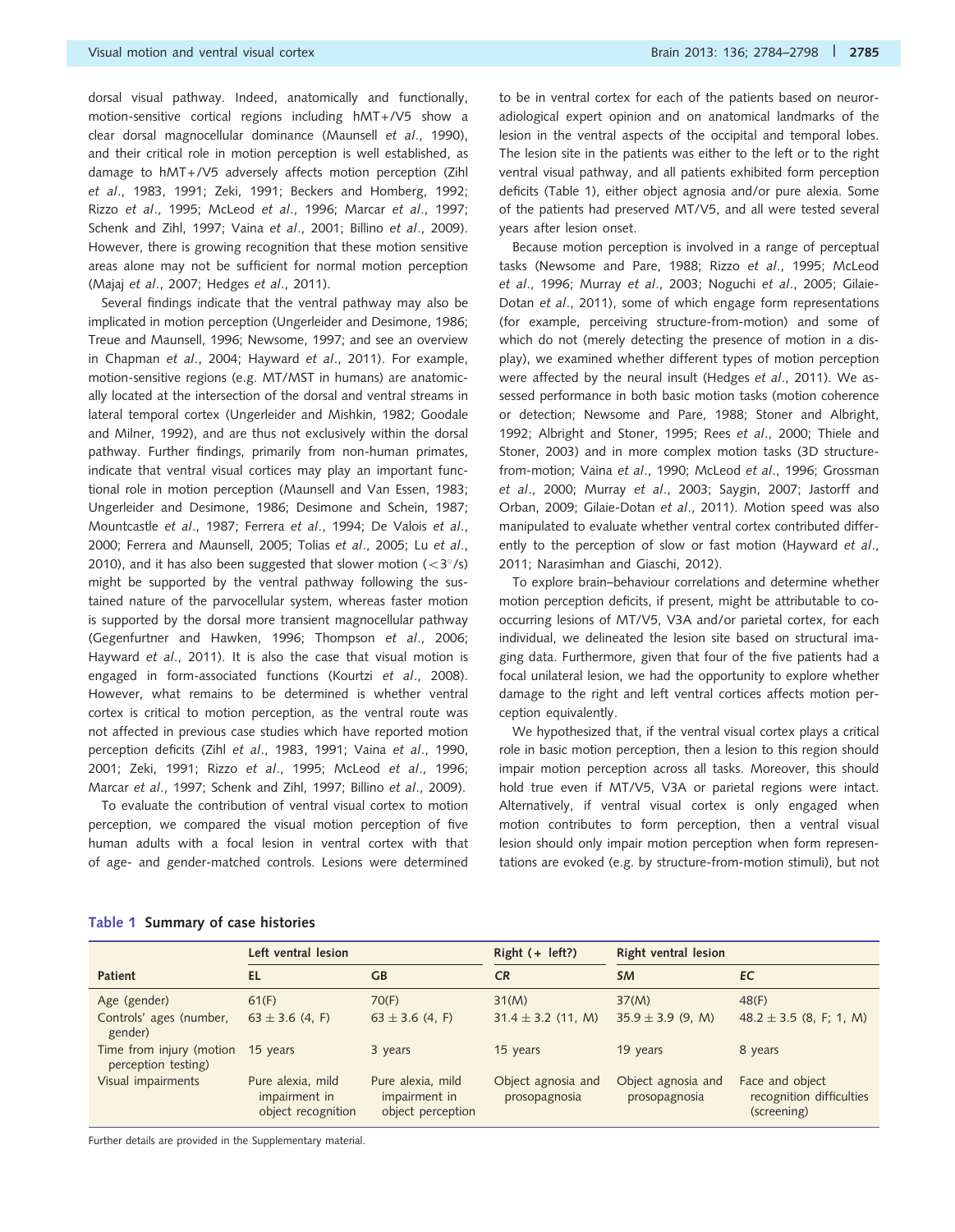when only basic motion perception is tapped (e.g. motion coherence or motion detection). Finally, if ventral cortex contributed only to slow motion perception, then a ventral visual lesion would impair slow but not fast motion perception.

## Materials and methods

### **Participants**

All participants gave written informed consent to participate and the protocol was approved by the Institutional Review Board, Carnegie Mellon University and by the University College London local ethics committee. The patients and a subset of controls were tested in Pittsburgh whereas the remaining control participants were tested in London. Patients were tested either at the university or in their home.

#### **Patients**

Five premorbidly normal individuals, all right-handed, participated in these experiments. After a lesion sustained in adulthood (except for CR who was aged 16 years at lesion onset), all individuals reported visual perceptual problems. [Table 1](#page-1-0) summarizes the patients' case descriptions; more detailed information is available in the [Supplementary](http://brain.oxfordjournals.org/lookup/suppl/doi:10.1093/brain/awt214/-/DC1) [material](http://brain.oxfordjournals.org/lookup/suppl/doi:10.1093/brain/awt214/-/DC1) and in previous publications (SM: [Gauthier](#page-12-0) et al., 1999; [Marotta](#page-13-0) et al., 2001; [Behrmann and Kimchi, 2003; Behrmann and](#page-12-0) [Williams, 2007;](#page-12-0) [Nishimura](#page-13-0) et al., 2010; Konen et al[., 2011;](#page-13-0) [Behrmann and Plaut, 2013](#page-12-0); CR: [Gauthier](#page-12-0) et al., 1999; [Marotta](#page-13-0) et al[., 2001](#page-13-0); [Behrmann and Williams, 2007](#page-12-0); [Behrmann and Plaut,](#page-12-0) [2013;](#page-12-0) EL: [Behrmann](#page-12-0) et al., 1998; [Montant and Behrmann, 2001;](#page-13-0) [McKeeff and Behrmann, 2004; Mycroft](#page-13-0) et al., 2009; [Behrmann and](#page-12-0) [Plaut, 2013](#page-12-0); GB: [Behrmann and Plaut, 2013](#page-12-0)). Aside from EL, who has an upper right visual field quadrantanopia, the other patients all have full visual fields. In spite of her field defect, EL performed normally on all motion perception tasks. All patients had normal or corrected to normal visual acuity. No reported or apparent problems in vergence or accommodation were evident in any of the patients.

#### Control participants

A group of 36 control participants participated in this study: 11 male control participants served as age-matched controls for CR [mean age  $\pm$  standard deviation (SD) = 31.36  $\pm$  3.2 years]; nine males served as controls for SM [aged  $35.89 \pm 3.86$  (SD) years, six of whom were matched for both CR and SM]; eight females and one male (also matched for SM) served as controls for EC [aged  $48.22 \pm 3.53$  (SD) years]. The control group for GB and EL was composed of four females (aged 58–66 years, mean  $63 \pm 3.56$  (SD) years). For the motion coherence parametric experiment, five females [aged 35–67 years, mean 58  $\pm$  13 (SD) years] served as controls for EL who was aged 63 when assessed. Two of these females have also completed the rest of the study as controls for GB and EL, whereas three did not participate in the other experiments of this study. Seven males [aged 37.1  $\pm$  3.53 (SD) years], who did not participate in the other experiments of this study served as controls for SM for the motion coherence parametric experiment, who was aged 39 when completing this experiment. All control participants were right-handed, had normal or corrected-to-normal vision and no history of neurological disorders.

### Motion perception experiments

#### Motion coherence: perceptual threshold

Non-form-based motion perception was assessed by measuring motion coherence thresholds as described elsewhere ([Gilaie-Dotan](#page-12-0) et al., [2013\)](#page-12-0).

Stimuli were circular random dot patterns ([Green, 1961; Levinson](#page-13-0) [and Sekuler, 1976\)](#page-13-0) displayed in the centre of the screen, each random dot pattern consisting of 500 grey dots (luminance =  $2.50 \text{Cd/m}^2$ , width =  $2.77$  minArc) against a black background (luminance = 0.37 Cd/m<sup>2</sup>), and covering a circular area (width =  $9.13^{\circ}$  when viewed from a distance of 52 cm). A two-interval forced choice paradigm was used. On each trial, two stimuli intervals, each 333 ms in duration, were presented in succession, with an interstimulus interval of 1000 ms. One randomly chosen interval consisted of coherent motion plus noise, and the other interval consisted only of noise. The participants' task was to decide whether the first or second viewed interval contained more coherent motion. For the signal (coherent motion) plus noise stimulus, a randomly chosen subset of the dots (i.e. the signal) was vertically displaced upwards or rightwards by  $0.45^{\circ}$  steps in 20 consecutive frames (total motion time = 333 ms; speed =  $27.27^{\circ}/s$ , corresponding to the very fast motion speed in the parametric assessment of motion coherence, see below), so that the lifetime of the signal dots was 333 ms. The remaining dots (the noise) were repositioned randomly from one frame to the next [\(Scase](#page-14-0) et al[., 1996](#page-14-0)). Coherently moving dots reaching either end of the circular display area were repositioned on the other side for the next frame. A central fixation square (width =  $0.55^{\circ}$ ) was displayed throughout the experiments. No time limit was imposed on responses. Stimuli were generated using the Cogent toolbox [\(http://www.vislab.](http://www.vislab.ucl.ac.uk/Cogent/) [ucl.ac.uk/Cogent/\)](http://www.vislab.ucl.ac.uk/Cogent/) for MATLAB (Mathworks) and were presented at 60 Hz using a TFT-LCD display (resolution = 800  $\times$  600, 15.4-in screen).

For each observer, we determined a coherence level threshold that corresponded to 75% accuracy using the accelerated stochastic approximation method [\(Kesten, 1958](#page-13-0); [Treutwein, 1995\)](#page-14-0). This method updated the approximation on every trial in a staircase manner, with steps becoming smaller following a change in the response accuracy; incorrect responses had a bigger effect ('penalty'). Each run of the staircase consisted of 48 trials. Participants started with a practice session with initial coherence level of 70–90% (see 'Results' section for details) and a verbal explanation. Thereafter, participants performed one to two additional runs, with the first run starting with an initial coherence threshold of 50%. For the second run, the input threshold was taken as the output of the previous run. The output threshold of the last session performed was taken as the individual's coherence threshold. We compared each patient's coherence threshold to those of his/her corresponding control participants and determined whether performance was significantly different ([Crawford and](#page-12-0) [Howell, 1998; Crawford](#page-12-0) et al., 2009), as presented in [Table 2](#page-3-0) and [Figure 1.](#page-3-0) Additional details about motion coherence in specific directions (upwards, downwards, leftwards and rightwards) are provided in the [Supplementary material](http://brain.oxfordjournals.org/lookup/suppl/doi:10.1093/brain/awt214/-/DC1).

#### Motion coherence: parametric assessment at different speeds

We parametrically assessed motion coherence performance for three different speeds: very fast (27.27°/s, identical to the speed in the motion coherence threshold experiment, see above, similar to [Meteyard](#page-13-0) et al., 2008; [Gilaie-Dotan](#page-12-0) et al., 2013), fast (10.8°/s, similar to speeds in previously reported paradigms: Zihl et al[., 1983; Rizzo](#page-14-0) et al.,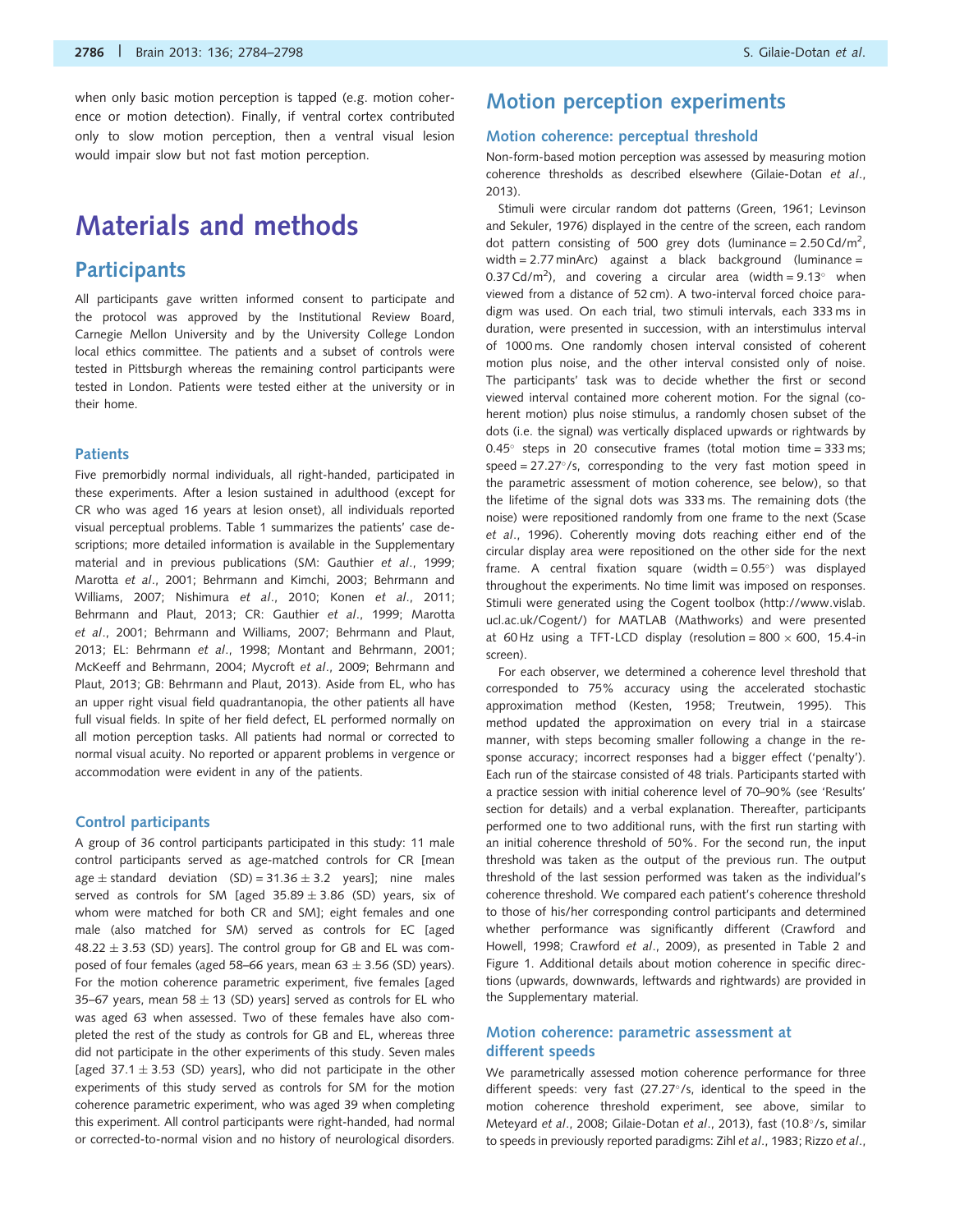<span id="page-3-0"></span>

|  |  |  |  | Table 2  Motion coherence thresholds and statistical analysis |  |  |  |  |
|--|--|--|--|---------------------------------------------------------------|--|--|--|--|
|--|--|--|--|---------------------------------------------------------------|--|--|--|--|

|                            | Coherence threshold (%)   |                         | $T_{Crawford}$ | P <sub>Crawford</sub> |         |
|----------------------------|---------------------------|-------------------------|----------------|-----------------------|---------|
| <b>Patient</b><br>initials | <b>Controls</b><br>(mean) | <b>Controls</b><br>(SD) | <b>Patient</b> |                       |         |
| EL                         | 27.6                      | 19.6                    | 17.92          | $-0.404$              | 0.755   |
| GB                         | 27.6                      | 19.6                    | 19.97          | $-0.31$               | 0.803   |
| CR                         | 16.24                     | 5.31                    | 53.58          | 5.73                  | 0.00036 |
| <b>SM</b>                  | 16.80                     | 4.97                    | 70.57          | 8.84                  | 0.00045 |

Perceptual thresholds indicate the percentage of points that needed to move coherently so that a participant could detect correctly the coherent motion interval at 75% accuracy (see 'Materials and methods' section. Lower thresholds indicate better performance). Bold indicates that a patient's coherence threshold was significantly higher (i.e. impaired) than their matching controls (t-test results; [Crawford](#page-12-0) [and Howell, 1998\)](#page-12-0); right ventral lesioned patients' data are italicized. Motion coherence thresholds of the right ventral lesioned patients (CR and SM) were significantly impaired, while those of the left hemisphere patients were normal, even when compared with younger control subjects (see Fig. 1A and [Supplementary Material](http://brain.oxfordjournals.org/lookup/suppl/doi:10.1093/brain/awt214/-/DC1) for more details).



Figure 1 Performance on basic non-form motion perceptual tasks. Each patient's data are plotted to the right of the matched control group. EL and GB had the same group of controls. (A) Top Motion coherence thresholds (percentage of points moving in a coherent direction needed to detect the coherent motion interval at 75% accuracy; lower thresholds correspond to better performance (see Table 2). Bar colours according to legend. Bottom: Motion coherence parametric performance for three speeds, for SM and EL (grey lines) and their matched controls (black lines, seven for SM, five for EL). Coherence levels (2.5, 5, 15, 25, 50, 65, 75 and 95%) on the x-axis, accuracy (%) on the y-axis. (B) Motion detection (very slow motion) accuracy levels (see details and EL's performance in [Table 4](#page-6-0)). Asterisks denote significant impairment of patient versus matched controls ( $P < 0.05$ ; [Crawford and Howell, 1998](#page-12-0)); Error bars = SD of control group. Apart from SM's normal performance for intermediate speed (A), all right ventral patients were impaired in all motion perception tasks here, at slow and at fast speeds, whereas left ventral patients performed at ceiling.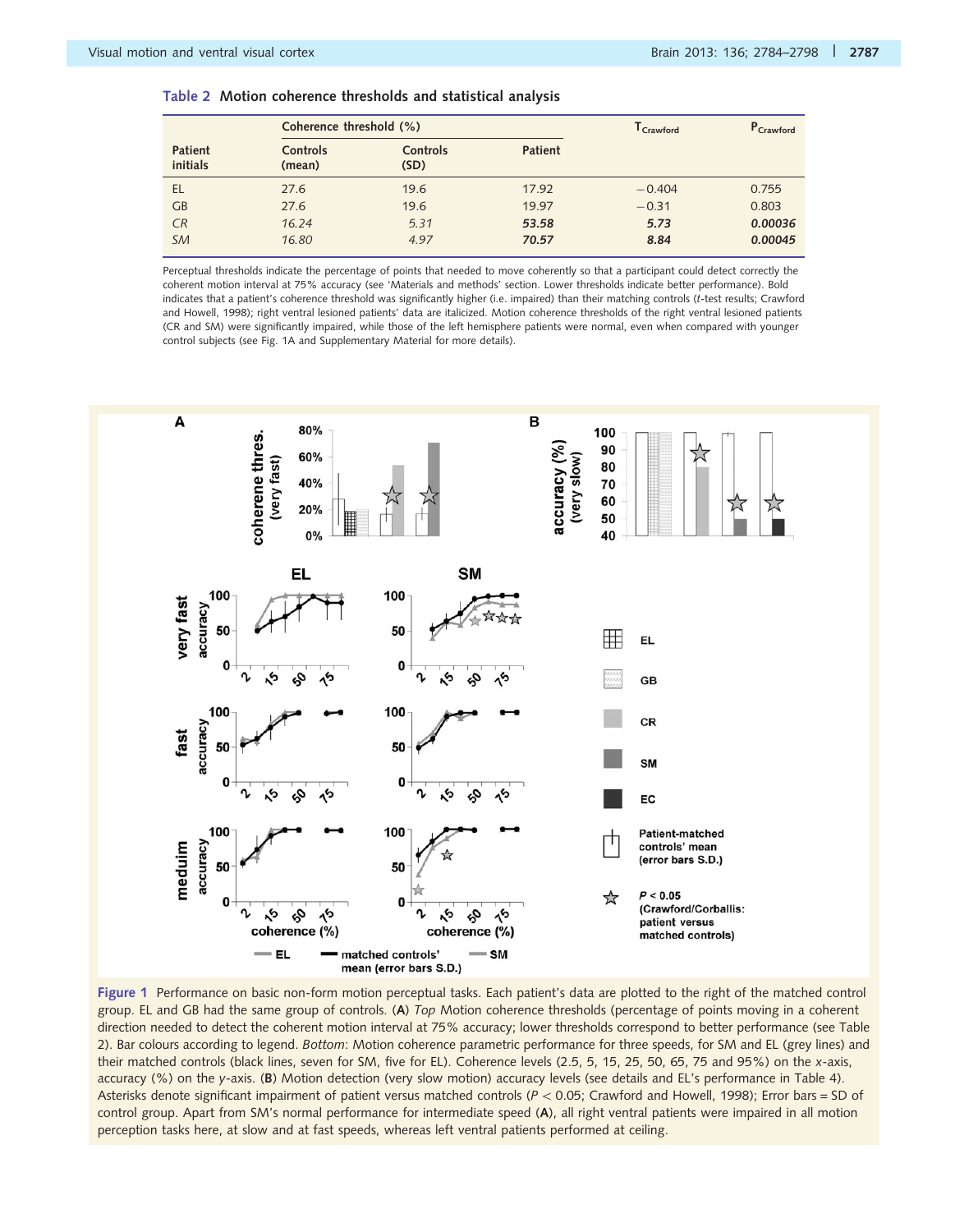[1995;](#page-14-0) Scase et al[., 1996](#page-14-0); [Noguchi](#page-13-0) et al., 2005; [van Boxtel and Erkelens,](#page-14-0) [2006;](#page-14-0) [Pilly and Seitz, 2009](#page-13-0); Tailby et al[., 2010\)](#page-14-0), and medium  $(5.4^{\circ}/s,$ used in previous studies: Scase et al[., 1996](#page-14-0); Rees et al[., 2000;](#page-14-0) [Giaschi](#page-12-0) et al[., 2003](#page-12-0)). This allowed us to assess performance for motion speeds ranging from 5.4-27.27°/s. For each of these speeds separately, we measured accuracies for varying degrees of coherently moving dots (95%, 75%, 65%, 50%, 25%, 15%, 5%, and 2%; 65% was only measured for the very fast speed to obtain an additional observation for SM at the range of 50–75%, 2% was not measured for the very fast speed due to chance level performance at 5%). Each coherence degree and specific speed was examined in a separate run consisting of 24 randomly ordered trials, 12 with upwards and 12 with downwards coherent motion. It is important to emphasize that we kept the experimental paradigm as close as possible to that of the motion coherence threshold paradigm, including the timing and duration of the trials, the size, colours and luminance of the circular display, the number, size and colour of dots in the display, and the lifetime of the dots (for the dots in the signal and the noise dots). As above, the display in each trial was a centrally displayed circle (width =  $9.13^{\circ}$  when viewed from 52 cm) of 500 grey dots (luminance =  $2.50 \text{Cd/m}^2$ , width =  $2.77 \text{ minArc}$ ) randomly located within it against a black background (luminance = 0.37 Cd/m<sup>2</sup>). A proportion of the points (i.e. according to the coherence level) comprising the signal moved in a coherent fashion either upwards or downwards, and the participants' task was to report the direction of perceived motion (upwards or downwards) using up/down key presses, or by verbal report after which the experimenter pressed the buttons accordingly.

After a verbal explanation, all participants were tested first with the medium speed, then the fast speed, followed by the very fast speed conditions. For each speed, the testing started with the highest coherence degree (95%) followed by gradually descending coherence levels. For each speed and each coherence level, we compared the patient's performance to that of their corresponding control participants and determined whether performance was significantly different ([Crawford and Howell, 1998](#page-12-0); [Crawford](#page-12-0) et al., 2009), as presented in [Table 3.](#page-5-0)

#### Three dimensional structure-from-motion

In this experiment, we assessed the patients' ability to recognize 3D objects (spheres and cylinders) defined by motion cues [\(Fig. 2;](#page-6-0) [Gilaie-](#page-12-0)Dotan et al[., 2011](#page-12-0)). The paradigm adopted allowed the presentation of an object (sphere or cylinder) based only on the local motion vectors across the object [\(Singer and Sheinberg, 2008\)](#page-14-0). An animated 3D scene composed of a rotating object appearing in the centre of the screen and a static background was rendered in real-time as a pattern of points. A global percept of the moving object emerged from the integration of the local motion vectors into a coherent moving shape. As each point followed the trajectory of the underlying motion in the scene, only points located on the rotating object surface actually had local motion, while the points located 'in the background' did not. Each static frame of the animation appeared to be a uniform random field of points [\(Fig. 2](#page-6-0), static snapshot). By varying the number of points in the display (and thus those defining the object), we were able to modulate task difficulty (see below).

Participants were first familiarized with the stimuli by viewing example trials with 1600 points and rotation speed of 0.5 rotations/s (corresponding to motion speed of 8.2-12°/s), parameters that provided easy recognition of the objects for all the patients [\(Fig. 2,](#page-6-0) 1600pnt condition), and reported verbally whether they saw a sphere or cylinder. After this, each condition included a session of 20 trials with fixed parameters (number of points, rotating speed).

The participants' task was to press a key once the object was recognized and then to report to the experimenter which object was present. The object rotated until the key was pressed without time restriction. Once the participant was ready, the next trial was initiated.

The experimental display was composed of flickering white points (diameter 0.16° visual angle) that randomly appeared on a black screen ('formless dot field'). Points had a short lifetime (1.33 s, 80 frames at 60 frames/s) and their appearance was not synchronized. When a trial began, the motion of the rotating object was embedded into the flickering point display, so flickering points that appeared in the object's location followed the local motion of the object's surface for the full extent of their lifetime (1.33 s). When a trial ended, all the points in the display were stationary. In each run, half of the trials were of a rotating sphere and half of a cylinder ([Fig. 2](#page-6-0)), and the order was determined randomly. The spinning object rotated around its north-south axis, which was tilted  $27^{\circ}$  away from the screen's y-axis plane (north end farther away, south end closer), similar to the Earth's tilt. The object rotation direction was determined randomly (clockwise or anticlockwise, 50% trials to each direction). The sphere and cylinder, viewed from 55 cm distance, subtended a visual angle of  $12^{\circ} \times 9.9^{\circ}$  (width  $\times$  height) and  $8.2^{\circ} \times 9.4^{\circ}$  (width  $\times$  height), respectively. Three conditions included a parametric change to the number of points composing the display (1600pnt, 500pnt, and 100pnt) while the rotation speed remained constant (0.5 rotations/s, [Fig 2\)](#page-6-0). Screen resolution was 1024  $\times$  768, refresh rate 60 Hz. Stimuli were presented using MATLAB (Mathworks) and Psychophysics Toolbox 3 ([Brainard, 1997](#page-12-0)). The experimental stimuli were based on the FDFDemo and moglFDF functions provided with the Psychophysics Toolbox 3, which provides an OpenGL (Silicon Graphics Inc.) interface for MATLAB.

Recognition accuracy was assessed for each participant for each condition. All patients and controls followed the same experimental order to rule out order-based learning effects. For each experimental condition, we determined whether performance was significantly different from that of the matched controls' [\(Crawford and Howell,](#page-12-0) [1998; Crawford](#page-12-0) et al., 2009), as presented in [Table 5](#page-7-0).

#### Motion detection

In this experiment, we assessed the ability to detect motion at different motion speeds. This was done after the 3D structure-from-motion experiment described above. The stimuli in this experiment were identical to those in the 3D structure-from-motion (see above) except that visual motion of dots (caused by the moving rotating object) was present in only half of the trials (10 of 20, randomly ordered within the session). In the remaining trials, there was no local visual motion.

Participants were familiarized with the stimuli and the instructions were given verbally before the experiment. On each trial, participants had to indicate verbally ('yes' or 'no') whether there was any motion in the centre of the screen. The experimenter terminated the trial immediately after the verbal response and then initiated the next trial. There was no time restriction for providing responses, and the motion persisted until the verbal response was given. There were two conditions: Fst of fast motion (0.5 rotations/s, average horizontal dot motion speed of 8.2-12°/s) of sparsely spaced points, and vSlw depicting very slow motion (0.0033 rotations/s, average horizontal dot motion speed of 0.055-0.08°/s) of densely spaced points. Motion detection accuracy was assessed for each participant for each condition, and we compared the patient's accuracy to those of his/her corresponding control participants as described above [\(Crawford and](#page-12-0) [Howell, 1998\)](#page-12-0) [\(Table 4\)](#page-6-0).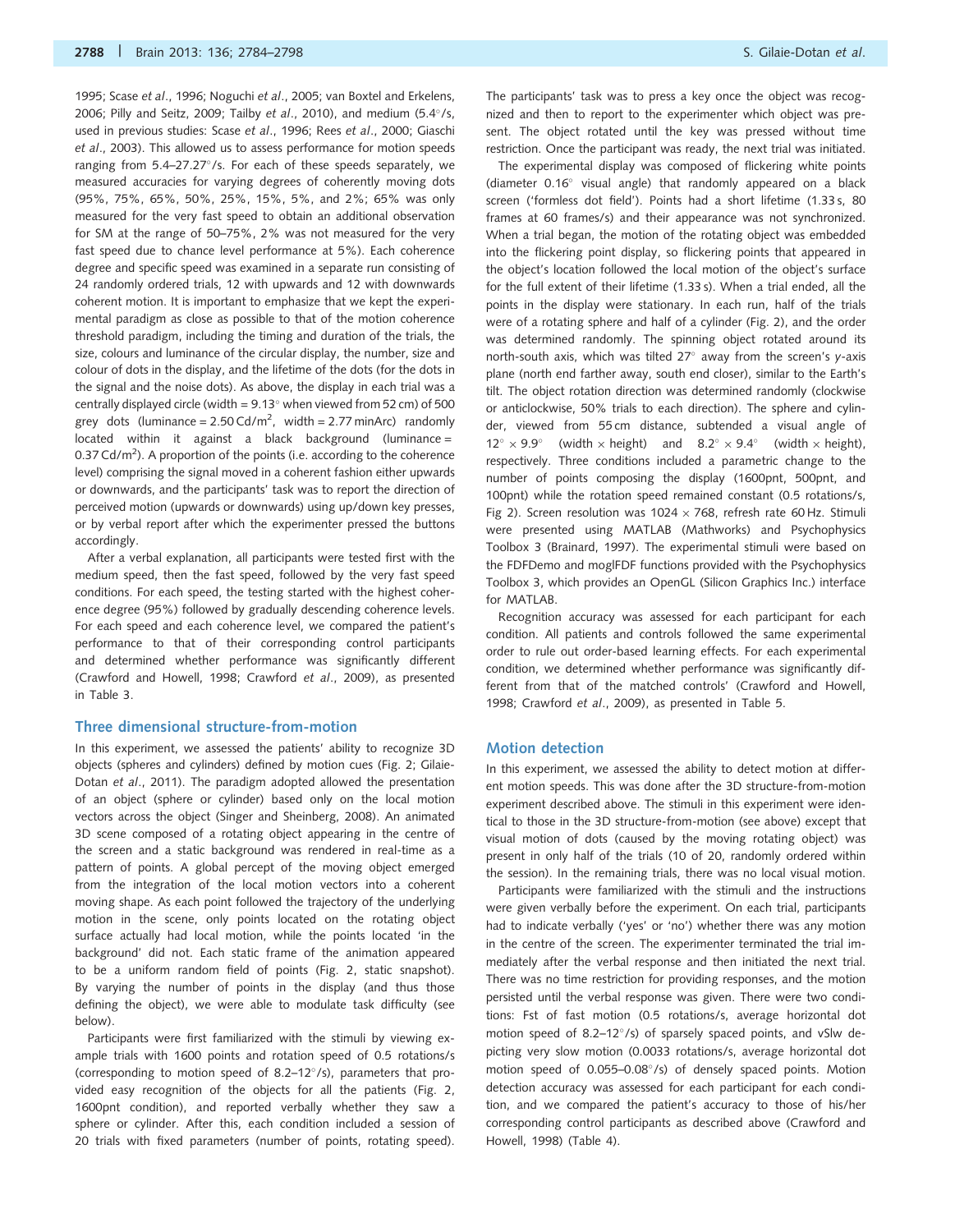#### <span id="page-5-0"></span>Table 3 Motion coherence parametric performance

| Speed (°/s) | Coherence level |                     |                 | Accuracy (% correct)              |                |                                    | $P_{Crawford}$                |
|-------------|-----------------|---------------------|-----------------|-----------------------------------|----------------|------------------------------------|-------------------------------|
|             |                 | Patient initials    | Controls (mean) | Controls (SD)                     | <b>Patient</b> |                                    |                               |
| 27.27       | 95              | EL<br>SM            | 89.2<br>100     | 24<br>${\cal O}$                  | 100<br>87.5    | 0.41<br>$-116.9$                   | 0.7<br>$2 \times 10^{-11}$    |
|             | 75              | EL<br>SM            | 89.2<br>100     | 24<br>${\cal O}$                  | 100<br>87.5    | 0.41<br>$-116.9$                   | 0.7<br>$2 \times 10^{-11}$    |
|             | 65              | EL<br>SM            | 97.9<br>99.2    | $\overline{3}$<br>1.9             | 100<br>91.7    | 0.77<br>$-3.67$                    | 0.49<br>0.02                  |
|             | 50              | EL.<br>SM           | 83.3<br>95.2    | 20<br>5.1                         | 100<br>83.3    | 0.75<br>$-2.20$                    | 0.49<br>0.07                  |
|             | 25              | EL<br>SM            | 69.3<br>74.5    | 23<br>17.7                        | 100<br>58.3    | 1.22<br>$-0.85$                    | 0.30<br>0.42                  |
|             | 15              | EL<br>SM            | 62.5<br>63.4    | 16<br>11.2                        | 93.8<br>62.5   | 1.78<br>$-0.076$                   | 0.17<br>0.942                 |
|             | $\sqrt{5}$      | EL<br>SM            | 49.5<br>52.1    | 5<br>8.6                          | 58.3<br>39.6   | 1.45<br>$-1.36$                    | 0.24<br>0.22                  |
| 10.8        | 95              | EL<br>SM            | 100<br>100      | $\mathsf{O}\xspace$<br>${\cal O}$ | 100<br>100     | $\mathsf{O}\xspace$<br>$\cal O$    | $\mathbf{1}$<br>$\mathcal{I}$ |
|             | 75              | EL<br>SM            | 97.9<br>100     | $\overline{4}$<br>${\cal O}$      | 100<br>100     | 0.44<br>0                          | 0.68<br>$\mathcal{I}$         |
|             | 50              | EL<br>SM            | 99.2<br>99.2    | $\overline{2}$<br>1.9             | 100<br>100     | 0.41<br>0.41                       | 0.7<br>0.7                    |
|             | 25              | EL<br>SM            | 93.3<br>99.2    | 13<br>1.9                         | 100<br>91.7    | 0.47<br>$-3.67$                    | 0.65<br>0.021                 |
|             | 15              | EL.<br>SM           | 78.3<br>94      | 18<br>7.3                         | 83.3<br>100    | 0.25<br>0.75                       | 0.81<br>0.49                  |
|             | $\sqrt{5}$      | EL<br>SM            | 62.5<br>61.7    | 11<br>6.9                         | 58.3<br>70.1   | $-0.35$<br>1.22                    | 0.73<br>0.29                  |
|             | $\overline{2}$  | EL<br>SM            | 53.3<br>49.2    | 12<br>9.5                         | 62.5<br>54.2   | 0.67<br>0.48                       | 0.53<br>0.66                  |
| 5.4         | 95              | EL<br>SM            | 99.2<br>100     | $\overline{2}$<br>${\cal O}$      | 100<br>100     | 0.41<br>${\cal O}$                 | 0.7<br>$\mathcal{I}$          |
|             | 75              | EL<br>SM            | 99.2<br>100     | $\mathbf 2$<br>$\mathcal O$       | 100<br>100     | 0.41<br>0                          | 0.7<br>$\mathcal{I}$          |
|             | 50              | EL<br>SM            | 100<br>98.8     | $\mathbf 0$<br>$\overline{2}$     | 100<br>100     | $\mathbf 0$<br>0.54                | $\overline{1}$<br>0.6         |
|             | 25              | EL.<br>SM           | 100<br>100      | $\mathbf 0$<br>$\boldsymbol{0}$   | 100<br>100     | $\mathbf 0$<br>$\mathsf{O}\xspace$ | $\mathbf{1}$<br>$\mathbf{1}$  |
|             | 15              | EL<br>SM            | 91.7<br>99.4    | 12<br>1.6                         | 100<br>87.5    | 0.63<br>$-7.16$                    | 0.56<br>0.00037               |
|             | 5               | EL.<br>SM           | 72.5<br>83.3    | 19<br>11.8                        | 62.5<br>75     | $-0.47$<br>$-0.66$                 | 0.65<br>0.53                  |
|             | $\overline{2}$  | $\mathsf{EL}$<br>SM | 53.3<br>64.3    | $\overline{7}$<br>10.5            | 58.3<br>37.5   | 0.66<br>$-2.39$                    | 0.54<br>0.053                 |

Results and statistical details for three different speeds. Bold indicates significantly lower (impaired) performance relative to controls (t-test results; [Crawford and Howell,](#page-12-0) [1998](#page-12-0)): t(6) for SM, and t(4) for EL; SM's data are italicized. Motion coherence thresholds of SM (right ventral lesion) were significantly impaired for the fast (27.27 °/s) and for the slow (5.4 °/s) motion, whereas those of EL, the left hemisphere patient, were normal, even when compared with younger control subjects [\(Fig. 1](#page-3-0)A).

## Patients' structural image acquisition

#### EL

EL's anatomical magnetic resonance scans were acquired at the Brain Imaging Research Centre (BIRC) Pittsburgh on a Siemens Allegra MRI 3T scanner using a head coil,  $\sim$ 1 year before her participation in this study and 14 years after her injury. The scan acquired 192 MPRAGE sagittal slices (1 mm thickness, inplane resolution of 1  $\times$  1 mm<sup>2</sup>, matrix =  $256 \times 256$ , repetition time 1740 ms, echo time 3.04 ms, inversion time 1000 ms, flip angle =  $8^{\circ}$ ).

### GB

GB's magnetic resonance clinical structural scans were acquired on a 1.5T GE Genesis Signa MR scanner equipped with a head coil,  $\sim$ 3 years before her participation in this study. These included 23 axial T2 images (slice thickness = 5.5 mm, 7 mm gap, image size 512  $\times$  512, pixel spacing  $0.42968 \times 0.42968$  mm<sup>2</sup>, echo time = 96.512 ms, number of averages = 2, flip angle =  $90^{\circ}$ ).

#### SM

SM's MRI structural scans were acquired with identical parameters to those of EL's (see above) at the Brain Imaging Research Centre (BIRC)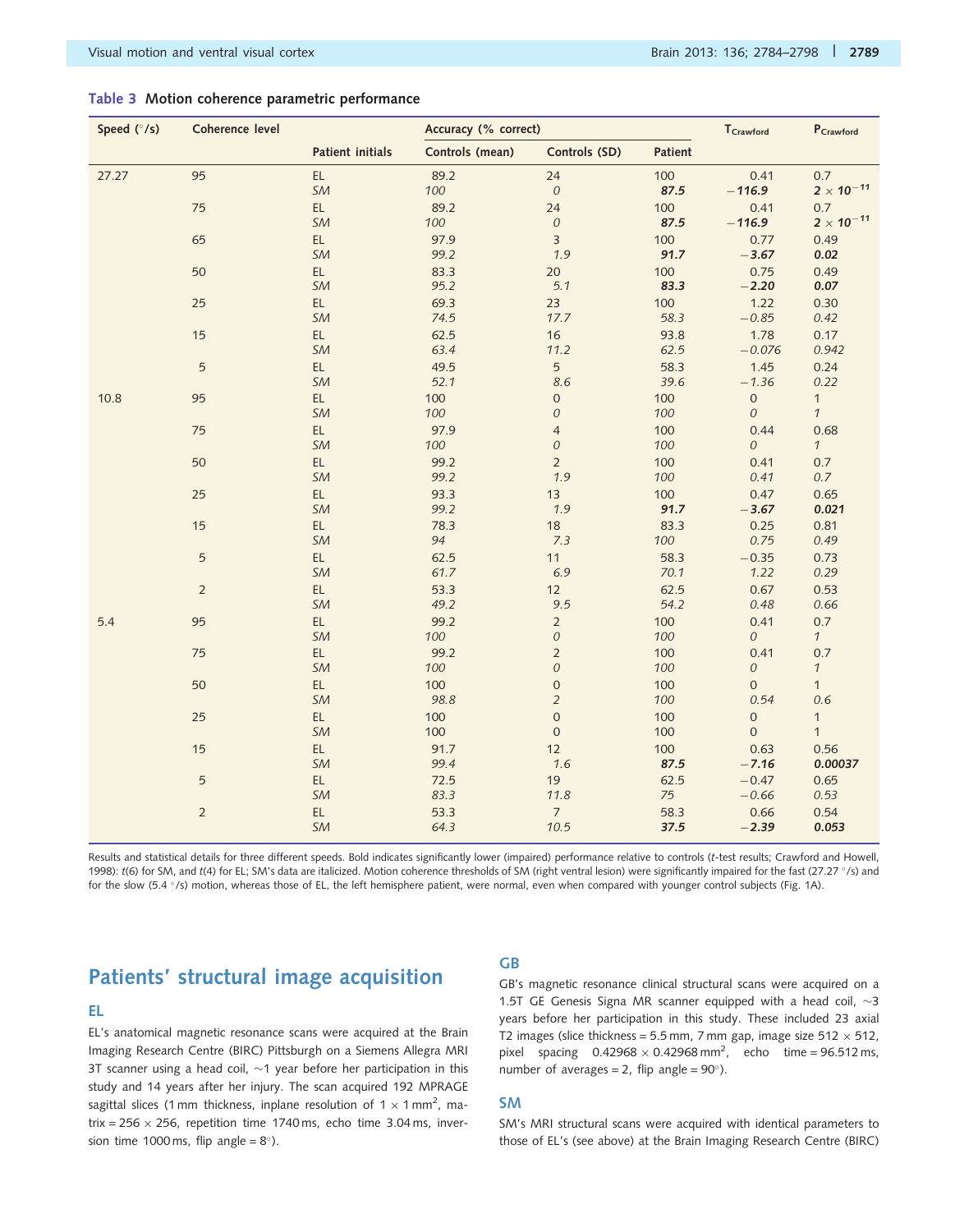<span id="page-6-0"></span>

Figure 2 3D structure-from-motion performance. Display conventions as in [Fig. 1.](#page-3-0) 3D structure-from-motion for many (left) and few points (right) defining the structure (see also [Table 5\)](#page-7-0). Below each histogram, a static snapshot from the motion display and an illustration of the percept caused by the motion are provided. All right ventral patients were impaired in 3D structure-from-motion when fewer points defined the structure, whereas left ventral patients performed at ceiling.

#### Table 4 Motion detection accuracy results and statistical analysis

| Rotation/s | No. of points | Condition name |                         | Accuracy (% correct) |                |                | ${\mathsf T}_{\mathsf{Crawford}}$ | P <sub>Crawford</sub> |
|------------|---------------|----------------|-------------------------|----------------------|----------------|----------------|-----------------------------------|-----------------------|
|            |               |                | <b>Patient initials</b> | Controls (mean)      | Controls (S)   | <b>Patient</b> |                                   |                       |
| 0.5        | 100           | Fst            | <b>EL</b>               | 100                  | $\Omega$       | 100            | $\Omega$                          |                       |
|            |               |                | GB                      | 100                  | $\Omega$       | 100            | $\Omega$                          |                       |
|            |               |                | CR                      | 99.55                | 1.51           | 95             | $-2.89$                           | 0.016                 |
|            |               |                | <b>SM</b>               | 99.44                | 1.67           | 100            | 0.32                              | 0.76                  |
|            |               |                | EC                      | 98.33                | 3.54           | 100            | 0.45                              | 0.67                  |
| 0.0033     | 1600          | vSlw           | <b>EL</b>               | 100                  | $\Omega$       | Normal*        |                                   |                       |
|            |               |                | GB                      | 100                  | $\Omega$       | 100            | $\Omega$                          | $\mathbf{1}$          |
|            |               |                | CR                      | 100                  | $\Omega$       | 80             | $-95742$                          | $4 \times 10^{-46}$   |
|            |               |                | <b>SM</b>               | 99.44                | 1.67           | 50             | $-28.14$                          | $3 \times 10^{-9}$    |
|            |               |                | EC                      | 100                  | $\overline{O}$ | 50             | $-94898$                          | $2 \times 10^{-37}$   |

Bold indicates that a patient's detection accuracy was significantly impaired relative to their matching control subjects (t-test results; [Crawford and Howell, 1998\)](#page-12-0); right ventral lesioned patients' data is italicized. 'Fst' condition depicts very rapid motion of sparsely spaced points (same presentation parameters as 100pnt condition in the 3D structure-from-motion experiment); 'vSlw' condition depicts very slow motion of densely spaced points. \*EL's detection performance for vSlw is missing but as she performed at 95% accuracy for object recognition in vSlw motion task (controls 68.75 ± 14.93), which detection is fundamental for, we are confident she is not impaired in detecting the motion at very slow speed (vSlw). In the easy Fst condition, all patients (but CR) were at ceiling (100% accuracy), 0% lapse rates (for CR 5% lapse rate). Note that for the very slow motion (vSlw) all right ventral lesioned patients were significantly impaired in detecting the motion (SM and EC at chance level) whereas the left hemisphere patients were normal (see also [Fig. 1](#page-3-0)B). Furthermore, left hemisphere patients were also normal in very slow motion detection even when compared with younger control subjects, whereas right hemisphere patients were still impaired when compared with older control subjects [\(Supplementary material\)](http://brain.oxfordjournals.org/lookup/suppl/doi:10.1093/brain/awt214/-/DC1).

Pittsburgh when he was aged 35. This was 17 years after his injury and  $\sim$ 2 years before his participation in this study (for details, see Konen et al[., 2011\)](#page-13-0).

#### CR

CR's MRI structural scans were acquired at the Magnetic Resonance Research Centre, University of Pittsburgh Medical Centre on a 1.5T Signa whole body scanner (General Electric Medical Systems, Milwaukee, WI),  $\sim$ 3 years after he had metabolic encephalopathy and  $\sim$ 12 years before his participation in this study. This included 124 slices of 1.5 mm thickness with an in-plane resolution of 0.9375  $\times$  0.9375 mm<sup>2</sup>, matrix of 256  $\times$  256.

#### EC

EC's CT clinical structural scans were acquired on a GE Medical Systems LightSpeed QX/i CT scanner when she was 40 years old, and  $\sim$ 8 years before her participation in this study. These included 34 axial images without contrast with slice thickness of 2.5 mm (through the posterior fossa) and 7.5 mm (from the posterior fossa to the vertex),  $512 \times 512$ image size, and pixel spacing of 0.449219  $\times$  0.449219 mm<sup>2</sup>.

### Lesion delineation procedure

For patients with high resolution anatomical images, the images were co-registered onto a T1 MNI canonical SPM image using SPM ([http://](http://www.fil.ion.ucl.ac.uk/spm) [www.fil.ion.ucl.ac.uk/spm\)](http://www.fil.ion.ucl.ac.uk/spm), after which their lesions were traced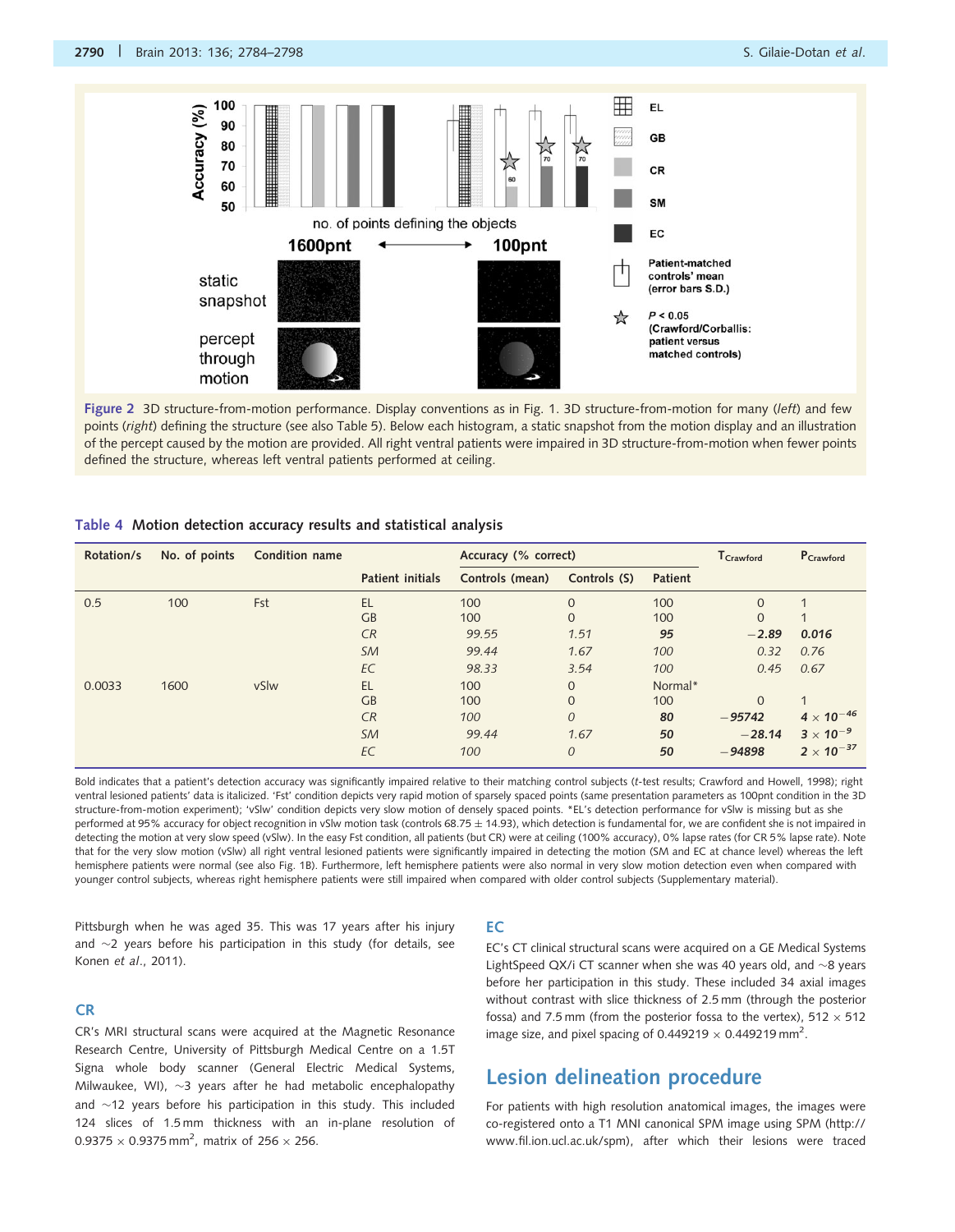#### <span id="page-7-0"></span>Table 5 3D structure-from-motion recognition accuracy and statistical analysis

| Rotation/s | No. of points | Condition |                  | Accuracy (% correct) |                 |                | T <sub>Crawford</sub> | P <sub>Crawford</sub>   |
|------------|---------------|-----------|------------------|----------------------|-----------------|----------------|-----------------------|-------------------------|
|            |               | name      | Patient initials | Controls (mean)      | Controls (S.D.) | <b>Patient</b> |                       |                         |
| 0.5        | 1600          | 1600pnt   | EL               | 100                  | $\mathbf{0}$    | 100            | $\mathbf{0}$          | $\overline{\mathbf{A}}$ |
|            |               |           | GB               | 100                  | $\overline{0}$  | 100            | $\mathbf{0}$          |                         |
|            |               |           | CR               | 100                  | $\overline{O}$  | 100            | $\overline{O}$        | 1                       |
|            |               |           | <b>SM</b>        | 100                  | $\overline{O}$  | 100            | $\overline{O}$        | 1                       |
|            |               |           | EC               | 100                  | $\mathcal{O}$   | 100            | $\overline{O}$        | 1                       |
|            | 500           | 500pnt    | EL               | 100                  | $\mathbf{0}$    | 95             | $-5000$               | $2*10^{-11}$            |
|            |               |           | GB               | 100                  | $\mathbf{0}$    | 100            | $\Omega$              |                         |
|            |               |           | CR               | 100                  | $\overline{O}$  | 100            | $\overline{O}$        | 1                       |
|            |               |           | <b>SM</b>        | 100                  | $\mathcal{O}$   | 90             | $-9486$               | $2*10^{-29}$            |
|            |               |           | EC               | 100                  | $\mathcal{O}$   | 100            | $\Omega$              | $\mathcal{I}$           |
|            | 100           | 100pnt    | <b>EL</b>        | 92.50                | 15              | 100            | 0.5                   | 0.651                   |
|            |               |           | GB               | 92.50                | 15              | 100            | 0.5                   | 0.651                   |
|            |               |           | CR               | 98.18                | 3.37            | 60             | $-10.84$              | $8*10^{-7}$             |
|            |               |           | SM               | 97.22                | 4.41            | 70             | $-5.857$              | $4*10^{-4}$             |
|            |               |           | EC               | 95.00                | 9.01            | 70             | $-2.631$              | 0.03                    |

Display conventions as in [Table 4](#page-6-0). In the easy 1600pnt condition, all patients and all controls were at ceiling (100% accuracy, 0% lapse rates). EL's recognition at 500pnt was likely due to a verbal mistake, because at 100pnt, which is much more difficult, she was at ceiling. When less form information was provided (100pnt) all right ventral lesioned patients were significantly impaired, whereas the left ventral lesioned patients remained at ceiling performance (see also [Fig. 2](#page-6-0)). Left hemisphere patients were in the normal range even when compared with younger control subjects, while right hemisphere patients were still impaired when compared with older controls ([Supple](http://brain.oxfordjournals.org/lookup/suppl/doi:10.1093/brain/awt214/-/DC1)[mentary material\)](http://brain.oxfordjournals.org/lookup/suppl/doi:10.1093/brain/awt214/-/DC1).

manually in MRIcroN ([http://www.cabiatl.com/mricro/mricro,](http://brain.oxfordjournals.org/lookup/suppl/doi:10.1093/brain/awt214/-/DC1) see [Supplementary material](http://brain.oxfordjournals.org/lookup/suppl/doi:10.1093/brain/awt214/-/DC1) for tracing criteria) and saved as a binary image [\(Fig. 3A](#page-8-0) and B). For each patient, the co-registered anatomical images and the demarcated lesion were normalized into MNI space using the unified normalization segmentation of SPM ([http://www.fil.](http://www.fil.ion.ucl.ac.uk/spm) [ion.ucl.ac.uk/spm](http://www.fil.ion.ucl.ac.uk/spm)) as shown in [Fig. 3](#page-8-0)C.

For GB and EC, who had low resolution anatomical images from the clinical scan, the lesion was manually traced onto the corresponding anatomical location in an MNI canonical SPM image (see [Fig. 3E](#page-8-0) and F, and details in [Supplementary material\)](http://brain.oxfordjournals.org/lookup/suppl/doi:10.1093/brain/awt214/-/DC1).

### Localization of motion sensitive regions

#### MT/V5

Using functional MRI, the location of SM's motion-sensitive MT/V5 [\(Fig. 3G](#page-8-0)) was determined according to motion-sensitive activation in his medial temporal cortex (motion > static contrast at  $P < 10^{-25}$ , uncorrected), and this was further confirmed by retinotopy (unpublished observations). For the other patients, the locations of left MT/V5 and right MT/V5 were based on previously reported coordinates [\(Kolster](#page-13-0) et al[., 2010](#page-13-0)). Spheres with a 10 mm radius were created around these locations [\(Fig. 3C](#page-8-0) and F). The normalized brain and lesion, and the location of right and left MT/V5 were then loaded onto MRIcroN for display purposes for each patient ([Fig. 3](#page-8-0)D and G). The location of the lesions was also compared with the assumed location of MT/V5 [\(Dumoulin](#page-12-0) et al., 2000) to verify that the lesion did not invade the cortical sulci that were 1 cm away from the ITS-ALITS junction.

#### V3A

The location of V3A was based on previously reported coordinates (Tootell et al[., 1997](#page-14-0)b; Smith et al[., 1998;](#page-14-0) [McKeefry](#page-13-0) et al., 2010) and representative anatomical landmarks in its vicinity, such as the transverse occipital sulcus and its intersection with the intraparietal sulcus. For each patient, we examined the lesion in comparison with these coordinates and anatomical landmarks.

#### Parietal cortex

For each patient, we examined whether the lesion invaded parietal cortex in its more anterior and dorsal portion relative to V3A (see above), such as the intra-parietal sulcus or the superior parietal gyrus.

## **Results**

### Motion perception behavioural performance

To assess the contribution of the ventral stream to motion perception, we compared the performance of patients with that of controls on a series of tasks that have proven effective in uncovering impairments in motion perception (Vaina et al[., 1990;](#page-14-0) [McLeod](#page-13-0) et al[., 1996;](#page-13-0) [Spencer](#page-14-0) et al., 2000; Milne et al[., 2002](#page-13-0); [Saygin,](#page-14-0) [2007](#page-14-0); [Gilaie-Dotan](#page-12-0) et al., 2011).

#### Motion coherence

To characterize sensitivity to motion coherence, we calculated the proportion of coherently moving dots required to detect the fast coherent motion (27.27°/s) embedded in dots moving in random directions ([Green, 1961](#page-13-0); [Levinson and Sekuler, 1976; Meteyard](#page-13-0) et al.[, 2008](#page-13-0); [Gilaie-Dotan](#page-12-0) et al., 2013).

The motion coherence thresholds for the two left ventral visual patients were normal (see details in [Table 2](#page-3-0) and [Fig. 1A](#page-3-0)). In contrast, the motion coherence threshold for the patients with right ventral visual lesions was significantly impaired, with thresholds three to four times higher than those of the matched controls (see [Table 2, Fig. 1](#page-3-0)A and [Supplementary material](http://brain.oxfordjournals.org/lookup/suppl/doi:10.1093/brain/awt214/-/DC1) for further supporting results and analyses). We were not able to obtain motion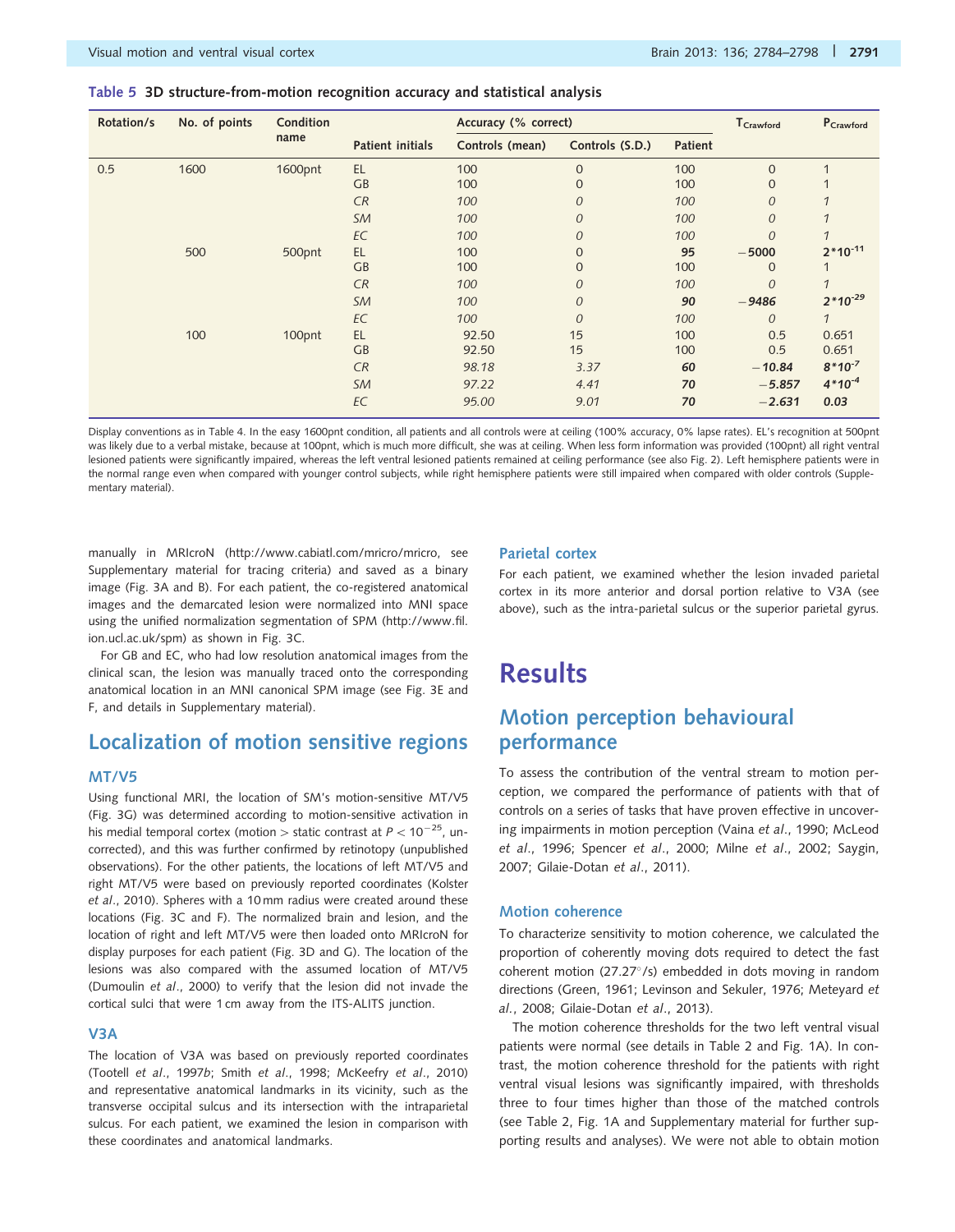

<span id="page-8-0"></span>

Figure 3 Lesion delineation procedure. Delineation for patients with high-resolution anatomical images (EL, SM and CR) followed the procedure depicted in A–D, whereas for patients with low spatial resolution images (GB and EC), the procedure is depicted in E and F. The original high resolution structural images of EL displayed in neurological conventions [(A), right on right] and the delineated lesion marked in red (B), were normalized into MNI, space (C; left/right MT/V5) is depicted in blue/pink. These are presented in a 3D overlay seen from a posterior left lateralized view (D). Patient GB's original low resolution structural images (E) were used to approximate the lesion extent on a normalized MNI brain (F) as depicted in red on axial (top), coronal and sagittal views (bottom), along with the approximate location of L/R-MT/V5 as in C. (G) 3D lesion overlay of four of the patients (EL's brain appears in D), viewed from posterior lateral views (CR viewed from ventral view). SM's MT/V5 was functionally defined based on motion-sensitivity and retinotopy (unpublished observations), whereas for the other patients, MT/V5's approximate localization ([Kolster](#page-13-0) et al.,

coherence thresholds from EC as she was no longer available for testing.

We further parametrically characterized motion coherence performance, in a wide range of motion speeds (5.4-27.27°/s) used in different studies. We measured EL's (left lesion) and SM's (right lesion) motion coherence discrimination accuracies (upwards versus downwards), while the proportion of coherent motion was modulated in a parametric fashion.

As detailed in [Table 3](#page-5-0) and displayed in [Fig. 1](#page-3-0)A, and consistent with the motion coherence threshold results, EL, the left ventral patient, performed normally in all conditions, while the performance of SM, the right ventral patient, was out of the normal range for the slower (5.4 $\degree$ /s) and the fastest (27.27 $\degree$ /s) speeds, but not the medium speed (10.8°/s).

#### Motion detection

Further exploration of the patients' basic non-form motion perception skills was done by having participants detect the motion of a coherently moving cluster of dots embedded in the centre of a random dot flickering field ([Gilaie-Dotan](#page-12-0) et al., 2011). The task was conducted under two conditions: in a fast motion condition (Fst, 8.2-12  $\degree$ /s) in which a few fast-moving dots defined the motion, and in a slow motion condition (vSlw, 0.055-0.08°/s), when many slow-moving dots defined the motion. In the easy, fast-motion condition, when the motion cues are robust, all patients and their controls were at or close to ceiling [\(Table 4](#page-6-0)). In the more difficult, slow-motion task, while the left ventral patients were unimpaired (vSlw in [Table 4\)](#page-6-0), the patients with a right ventral visual lesion were all significantly impaired ([Fig. 1B](#page-3-0) and [Table 4](#page-6-0)). Note that the left ventral patients, whose accuracy was within normal limits, also displayed normal reaction times for motion detection  $(P's > 0.8)$ . In contrast, two of the right ventral patients (SM and EC), whose detection accuracies were not normal, were also significantly slower than their controls in their reaction times (EC:  $P = 0.0012$ ; SM:  $P = 0.033$ ).

#### Three dimensional structure-from-motion

The evidence above indicates that the right-lesioned individuals were impaired at basic non-object motion perception (except under very simple conditions as in the fast moving dots), but that the patients with left lesions performed normally. In this experiment, we assessed the patients' recognition of 3D structures (sphere or cylinder) based on motion cues alone (termed structure-frommotion; [Gilaie-Dotan](#page-12-0) et al., 2011). Importantly, this experiment was done only with fast-moving dots defining the motion (8.2– 12°/s, easily detectable by all patients, see above), whereas we parametrically manipulated only the number of dots defining the 3D structures. [Figure 2](#page-6-0) depicts the 3D structure-from-motion

#### Figure 3 [Continued](#page-13-0)

[2010\)](#page-13-0) was used. Note that SM's small lesion does not overlap his right MT/V5 (as also seen in the inset on flattened cortical map) and yet he shows significant motion perception impairments, whereas EL's extensive lesion overlaps the expected location of left MT/V5 (D), yet her motion perception was normal.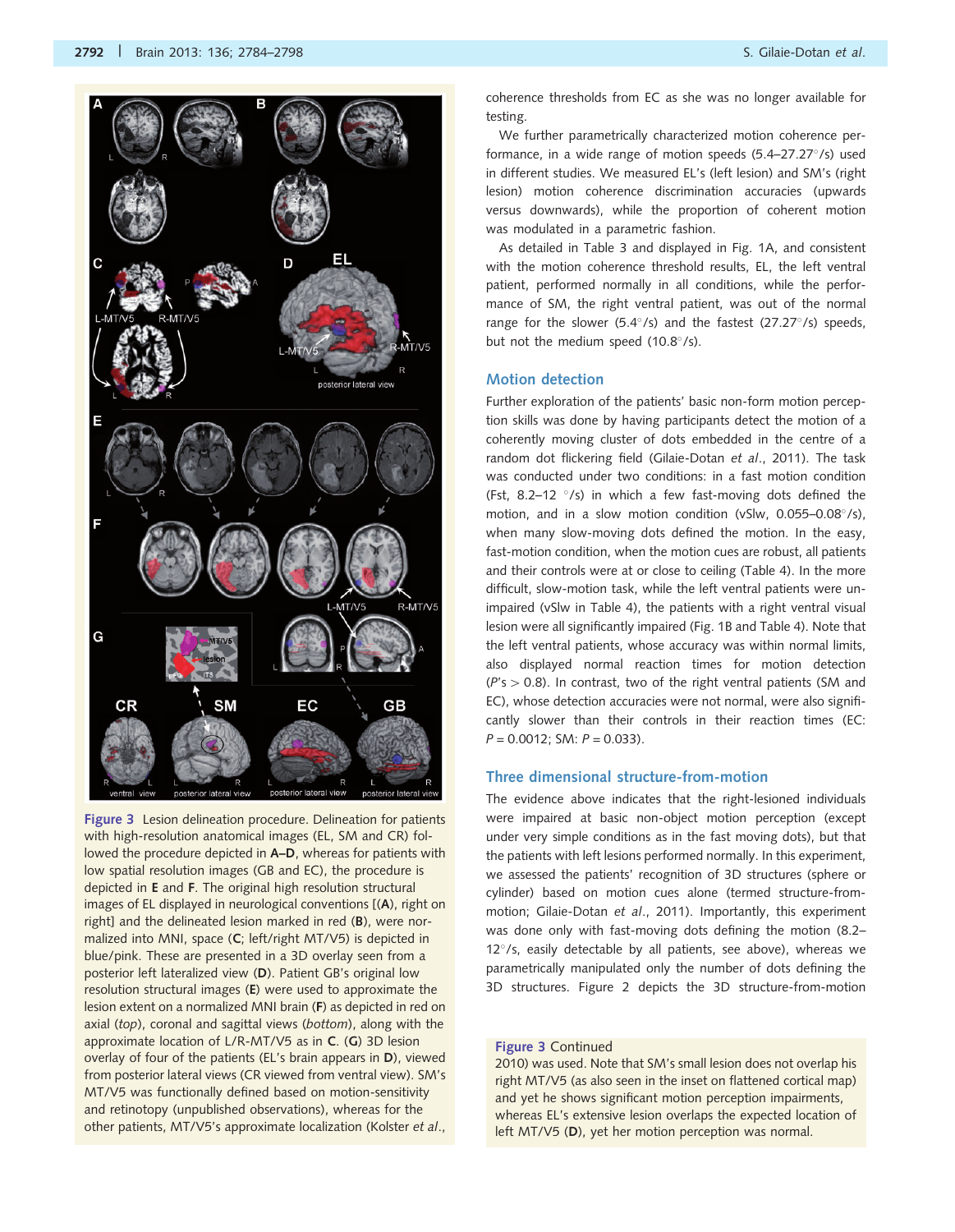recognition results [\(Table 5\)](#page-7-0). Recognition was at ceiling for all the patients and controls when many dots defined the form (1600pnt condition). The left ventral patients' recognition was unimpaired (and actually at ceiling) even for the most difficult condition (100pnt), when only a few dots defined the motion. The right ventral patients' recognition impairment, however, was revealed when less structural information was available in the display (i.e. fewer points defining the rotating structure, 500pnt or 100pnt). For the most difficult condition (100pnt), when only a few dots defined the motion, all the right ventral patients were significantly impaired in recognizing the rotating form ([Fig. 2](#page-6-0)).

In sum, the left ventral patients performed within normal limits across the board in all motion perception tasks. In contrast, the right ventral patients displayed impaired 3D structure-from-motion, on top of their impairment in non-form motion perception.

### Lesion comparisons

The behavioural findings implicate the right, but not the left ventral visual pathway, in contributing to normal central motion perception at a wide-range of motion speeds (detection at speed of  $0.055 - 0.08^{\circ}/s$ , coherence at speeds of 5.4 and 27.27 $^{\circ}/s$ ) and this was true even for tasks that did not involve form processing (motion coherence and motion detection). One potential, simple explanation for this result might be that in patients with right but not left hemisphere damage, the lesion impinged on the motion sensitive region MT/V5, or on the relatively motion sensitive V3A. To rule out this possibility, we delineated each patient's lesion based on previously acquired anatomical images [\(Fig. 3\)](#page-8-0) and situated the lesion relative to the expected location of MT/V5 and of V3A. Lesion delineation was performed in native space and the images were then transformed into normalized Montreal Neurological Institute (MNI) space for comparison with the location of the middle temporal motion-sensitive region MT/V5 as defined functionally (for SM), or, for the other patients, as reported in the literature [\(Watson](#page-14-0) et al[., 1993;](#page-14-0) [Dumoulin](#page-12-0) et al., 2000; Kolster et al[., 2010\)](#page-13-0). Lesion

location was also compared with the V3A location as reported above (see 'Materials and methods' section), and with parietal cortex. Table 6 provides a summary of the lesion volume, and determination of whether or not each lesion overlapped MT/V5, V3A, or parietal cortex. Although for both GB (left lesion) and EC (right lesion) we cannot definitively conclude whether MT/V5 is spared due to the relatively low spatial coverage of their clinical structural images, for GB it is highly likely that her left MT/V5 is spared based on [Dumoulin](#page-12-0) et al. (2000). With respect to V3A, we can conclude with high probability that their lesions did not overlap right or left V3A. However, we urge caution in interpreting these two cases.

In the individuals with left ventral damage (EL and GB), the lesions were extensive, whereas in the patients with right ventral damage, the lesions varied both in size (SM small, EC extensive, and CR scattered) and location. Importantly, however, neither the size nor location of the lesion with respect to MT/V5 or V3A were correlated with the impairment in motion perception: as evident from Table 6, despite the extensive left ventral lesion, likely overlapping left MT/V5 and perhaps her left V3A, EL's motion perception was normal on all tasks, from basic motion perception to more complex structurefrom-motion tasks. GB's motion perception was also normal on all tasks despite an extensive left ventral lesion. In contrast, SM, who has a small lesion in the right ventral cortex with clear sparing of right MT/V5 (and normal activation of MT/V5 as revealed through functional neuroimaging; unpublished observations), clear sparing of his right and left V3A and his parietal cortex, and clear sparing of fibre connectivity in his posterior brain regions (revealed by a diffusion tensor imaging study; [Jung and Jung, 2010](#page-13-0)), was significantly impaired on all motion perception tasks apart from motion coherence at medium speed level (10.8 $^{\circ}$ /s). CR, who has a right ventral lesion along with some other punctate abnormalities, but spared right and left MT/V5 (further confirmed by a neuroradiologist blind to the purpose of study) and spared V3A, was also significantly impaired in all motion perception tasks. EC, who has an extensive right ventral

#### Table 6 Summary of patients' lesions, and performance on motion perception tasks

|                                            | Left ventral lesion      |                   | Right $(+$ left ?) |                 | Right ventral lesion |  |
|--------------------------------------------|--------------------------|-------------------|--------------------|-----------------|----------------------|--|
|                                            | <b>Patient EL</b>        | <b>Patient GB</b> | <b>Patient CR</b>  | Patient SM      | Patient EC           |  |
| Lesion extent                              | Extensive                | Extensive         | Intermediate       | Small           | Extensive            |  |
| Lesion approximate size iso space $(mm^3)$ | 43028                    |                   | 1510               | 952             |                      |  |
| Lesion conservative size iso space $(mm3)$ | 29616                    | ?                 |                    | 516             |                      |  |
| MT/V5 overlap                              | <b>Yes</b>               | ?                 | <b>No</b>          | <b>No</b>       | ?                    |  |
| V3A overlap                                | $\overline{\phantom{0}}$ | <b>No</b>         | <b>No</b>          | <b>No</b>       | <b>No</b>            |  |
| Parietal cortex overlap                    | <b>No</b>                | <b>No</b>         | $\overline{?}$     | <b>No</b>       | <b>No</b>            |  |
| Motion perception tasks                    |                          |                   |                    |                 |                      |  |
| Motion coherence threshold                 | Normal                   | Normal            | <i>Impaired</i>    | <i>Impaired</i> | <b>Unknown</b>       |  |
| Motion coherence accuracy                  | Normal                   | Unknown           | Unknown            | <i>Impaired</i> | Unknown              |  |
| Motion detection (very slow)               | Normal                   | Normal            | <i>Impaired</i>    | <i>Impaired</i> | <i>Impaired</i>      |  |
| Structure-from-motion (3D)                 | Normal                   | Normal            | <i>Impaired</i>    | <i>Impaired</i> | <i>Impaired</i>      |  |

The approximate lesion size was based on the lesion delineating procedure, and an additional conservative size estimate is also provided (see 'Materials and methods' section). Assessment of lesion overlapping MT/V5 is based on functional localization for SM, and on MT/V5 reported location for the other patients [\(Dumoulin](#page-12-0) et al., 2000; Kolster et al[., 2010\)](#page-13-0), for V3A and parietal overlap and more details see 'Materials and methods' section. Due to the low spatial coverage of GB and EC's clinical scans, we were not able to estimate the lesion size or conclusively determine MT/V5 lesion overlap. Motion perception classifications (normal or impaired) for each patient is with respect to their control group.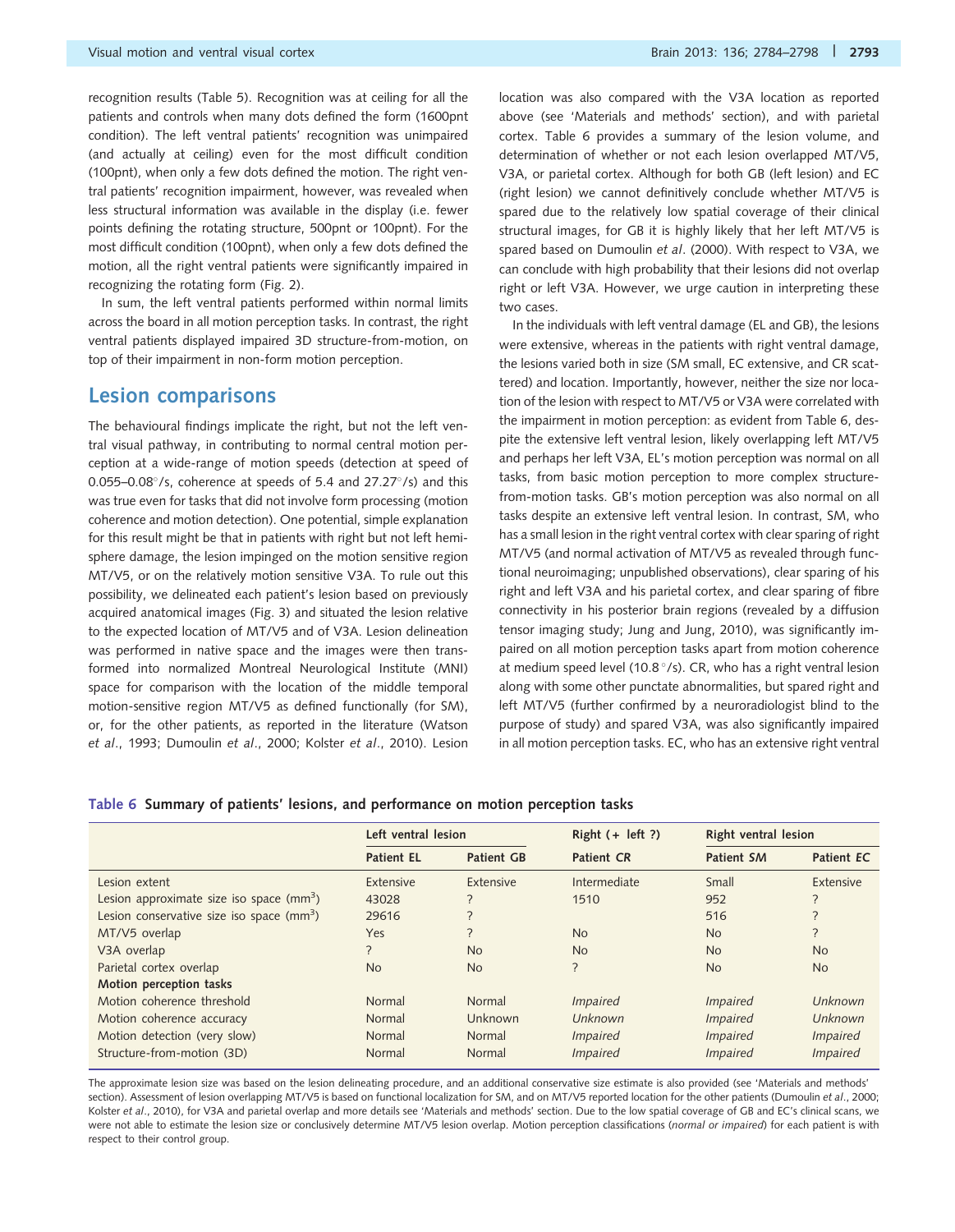lesion, with a clear sparing of her V3A and parietal cortex, was impaired in all motion perception tasks tested.

The dissociation between behaviour and the presence of a MT/V5 lesion is apparent: from EL and from GB, we can conclude that central motion perception can be normal even with a lesion to left MT/V5, and from SM and CR, we can conclude that despite spared right and left MT/V5 (for EC clear sparing of left MT/V5), central motion perception can be impaired at all levels and for very fast and slow motions (except for intermediate speed of 10.8°/s). We can also rule out lesion size as being a factor in the perceptual impairment: EL and GB have extensive lesions yet spared central motion perception, whereas SM and CR have small or intermediate size lesions but are impaired at even very basic central motion perception. Taken together, these data suggest that these motion perception impairments are independent of MT/V5 integrity, are not attributable to damage to V3A or parietal cortex, and might not be correlated with lesion size (cf. [Saygin, 2007\)](#page-14-0).

## **Discussion**

The goal of this study was to explore the functional contribution of the ventral visual cortex to the ability to perceive motion. Five patients with a lesion to either the right or left ventral visual cortex, participated in a range of psychophysical tasks examining the perception of both non-form-based motion and form-based motion (e.g. structure-from-motion), all centrally displayed, at a wide range of motion speeds. Two major results were obtained. First, surprisingly, in addition to the impairment in perceiving form-based motion, even basic motion perception (such as detecting the presence of motion in a display or discerning the coherence of random moving dots) was adversely affected by ventral visual pathway lesions for slow as well as for fast motion displays. Second, the perturbation in the perception of motion was only observed in those patients with right ventral lesions, whereas the motion perception of those with left ventral lesions remained in the normal range for all tasks.

Our novel findings suggest that the perception of motion in the central part of the visual field, even when the motion is not in the context of form or structure processing, is dependent on the integrity of the right ventral visual cortex. This dramatic finding indicates that motion-sensitive areas of cortex by themselves do not suffice for normal motion perception and that additional cortical regions are required to support motion perception.

### Ventral visual cortex affects motion perception

Here, we have demonstrated, for the first time, that ventral stream integrity is necessary for uncompromised motion perception, and this is true even for the detection of basic motion information. The finding that even basic, non-form motion perception relies on (right) ventral stream integrity runs counter to prevalent views in neuroscience. Motion inputs are often assumed to be processed in specialized, perhaps even dedicated, motion-sensitive cortical regions such as MT/V5, MST ([Zeki, 1974;](#page-14-0) [Newsome and Pare,](#page-13-0) [1988;](#page-13-0) Tootell et al[., 1995](#page-14-0); Heeger et al[., 1999;](#page-13-0) Rees [et al](#page-14-0).,

[2000;](#page-14-0) Kolster et al[., 2010\)](#page-13-0) and V3A (Tootell et al[., 1997](#page-14-0)b; [McKeefry](#page-13-0) et al., 2010), and the activity of these regions is functionally correlated with motion perception ([Newsome](#page-13-0) et al., 1989; [Salzman](#page-14-0) et al., 1992; [Celebrini and Newsome, 1994](#page-12-0); [Zohary](#page-14-0) et al., [1994;](#page-14-0) [Bradley](#page-12-0) et al., 1998; [Heeger](#page-13-0) et al., 1999; [Grunewald](#page-13-0) et al., [2002; McKeefry](#page-13-0) et al., 2010; [Takemura](#page-14-0) et al., 2012). However, recent studies indicate that MT/V5 responses depend on local rather than global motion, and suggest that motion perception relies on activity in multiple brain regions, not just on MT/V5 (Majaj et al[., 2007](#page-13-0); [Hedges](#page-13-0) et al., 2011). Some of these additional regions are assumed to be associated with the dorsal visual stream, which is not too surprising given that the experimental paradigms adopted typically tap motion processing in the context of action planning, saccadic movements or attention, all preferentially engage the dorsal pathway [\(Newsome](#page-13-0) et al., 1989; [Treue and](#page-14-0) [Maunsell, 1996](#page-14-0); [Newsome, 1997](#page-13-0)). Although ventral stream regions have also been implicated in motion processing [\(De Valois](#page-12-0) et al[., 2000;](#page-12-0) Tolias et al[., 2005;](#page-14-0) Lu et al[., 2010;](#page-13-0) Li et al[., 2013\)](#page-13-0), and there have been suggestions that intact motion perception relies on a combination of dorsal and ventral-related contributions ([De Valois](#page-12-0) et al., 2000), and that ventral cortex might be important for slow motion while dorsal cortex is important for fast motion ([Gegenfurtner and Hawken, 1996;](#page-12-0) [Thompson](#page-14-0) et al., [2006;](#page-14-0) [Hayward](#page-13-0) et al., 2011), the necessary role of ventral visual cortex in motion perception has not been demonstrated. Our findings implicate ventral visual cortex in central motion perception; this is true, critically, not only for slow motion (at 0.055-0.08  $\degree$ /s, as in the motion detection task, or  $5.4^{\circ}/s$  in the motion coherence task), but also for very fast motions (motion coherence at 27.27°/s). Moreover, we have argued, that the ventral contribution is not limited to contexts in which form representations are required or evoked. Although the ventral visual cortex has not standardly been considered a critical substrate for motion perception, and, instead, has been considered a downstream (feedforward) recipient of motion signals that are relevant for shape perception (Sary et al[., 1993;](#page-14-0) [Grill-Spector](#page-13-0) et al., 1998; [Kriegeskorte](#page-13-0) et al., 2003; [Peuskens](#page-13-0) et al., 2004), there is some evidence consistent with our findings. First, ventral visual areas do exhibit motion sensitivity. Electrophysiology in macaque ventral cortex has revealed that there is a direct motion selective pathway from V1 to V2 that bypasses MT/V5 ([Gur and Snodderly, 2007\)](#page-13-0), that 10–30% of V4 neurons are direction selective [\(Desimone and](#page-12-0) [Schein, 1987;](#page-12-0) [Mountcastle](#page-13-0) et al., 1987; Ferrera et al[., 1994](#page-12-0)), and that V4 is sensitive to changes in motion direction ([Tolias](#page-14-0) et al., [2005\)](#page-14-0). Furthermore, optical imaging has shown that macaque V2 and also V4 contain a columnar organization of motion directional maps in the foveal aspects of its representation ( $5^{\circ}$  visual angle; [Lu](#page-13-0) et al[., 2010;](#page-13-0) Li et al[., 2013\)](#page-13-0), in line with our central displays in this study. Second, direct bilateral connectivity and interdependency exists between ventral stream and lateral temporal motion sensitive regions (e.g. between MT/V5 and V2, V4; [Maunsell and Van](#page-13-0) [Essen, 1983;](#page-13-0) [Ungerleider and Desimone, 1986](#page-14-0)), and a relatively new motion sensitive region, discovered in the ventral aspects of macaque superior temporal sulcus, suggests an additional motionsensitive processing route ([Nelissen](#page-13-0) et al., 2006). Finally, area MT/ V5, the pre-eminent motion area, shows sensitivity to 'static'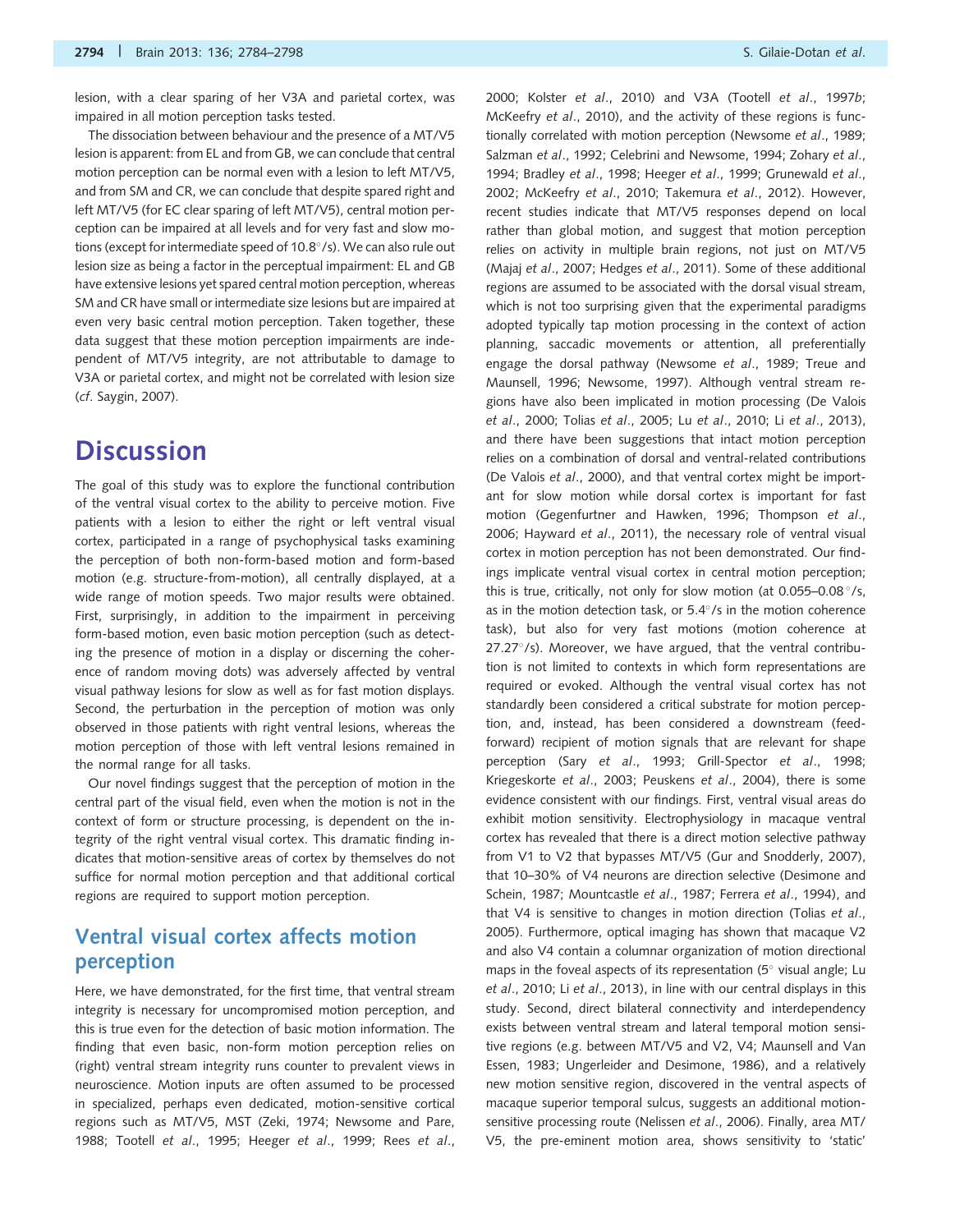object shape in the presence and even in the absence of implied motion cues ([Kourtzi and Kanwisher, 2000](#page-13-0); Kourtzi et al[., 2002](#page-13-0)).

An alternative and possibly simpler explanation of our results, however, is that the impairment in motion perception following a right ventral lesion might result from compromised white matter tracts providing inputs to MT/V5, or from lesioned V3A or parietal cortex, rather than from the ventral lesion itself. This is unlikely to be the case here. First, the location of the lesion in the three patients with right ventral damage (and impaired motion perception) differed along the ventral stream; whereas SM's lesion was close to but distinct from his right MT/V5, CR's lesion was far more anterior and not in the vicinity of MT/V5 or V3A. Second, according to our lesion delineation, but also as revealed by functional MRI data, SM evinces a normal pattern of motion-selective activity in the standard MT/V5 regions (unpublished observations). Third, as revealed by diffusion tensor imaging, SM's white matter tracts in posterior brain regions were intact ([Jung and Jung, 2010](#page-13-0)), so it is unlikely that disrupted connectivity to/from his MT/V5 or V3A was the source of his motion perception impairments. For CR and EC, although we cannot rule out this scenario completely, it seems unlikely that their MT/V5 white matter connectivity is damaged following an examination of their anatomical images. EC's lesion is restricted to the ventral aspect of the occipital cortex, i.e. medially, more ventral to the calcarine sulcus, and laterally, more ventral to the lateral occipital sulcus, and CR's lesion does not seem to invade the occipital retinotopic regions. Fourth, the lesions of the right ventral patients were restricted to ventral cortex and did not impinge on MT/V5, V3A or parietal cortex. Taken together, these results indicate that the ventral stream is not just a recipient of motion inputs from motion sensitive regions, but is likely an active and critical player in supporting motion perception.

How can we then reconcile the critical role of the ventral visual stream in motion perception, as shown here, with the previously reported critical role of MT/V5 [\(Newsome and Pare, 1988\)](#page-13-0)? Both sides of this equation require further explication, especially when EL, whose lesion affected left MT/V5, was not impaired in motion perception, whereas SM, with undamaged bilateral MT/V5 was impaired in motion perception. We suggest two possible resolutions to this paradox. The first is based on the idea that intact motion perception depends on both normal central and peripheral motion perception. We speculate that while motion-sensitive visual regions such as MT/V5, MST and dorsal stream are critical for peripheral normal motion perception covering the whole visual field, ventral visual cortex is critical for central motion perception (Hasson et al[., 2002; Malach](#page-13-0) et al., 2002). According to this division of labour, lesions to right ventral cortex would give rise to central field motion perception impairments, whereas lesions to MT/V5 would cause contralateral visual field motion perception impairments, perhaps sparing central motion perception. SM, with intact right and left MT/V5, is impaired in central motion perception following his right ventral visual lesion. EL's central visual motion perception is normal despite her lesioned left MT/V5, presumably due to her undamaged right ventral visual cortex, and to overlapping receptive fields for central motion by bilateral MT/V5. Previous data are in line with this resolution, as half-field akinetopsia due to contra lateral MT/V5 lesion can be attributed to impaired peripheral motion perception as impairments are more evident with off-centre stimuli [\(Newsome and Pare, 1988](#page-13-0)). Indeed, akinetopsic patient LM, is reported to show bilateral motion blindness that is more apparent in the periphery; her movement perception is somewhat preserved up to  $15^{\circ}$  of eccentricity, whereas for peripheral visual field her motion sensitivity is limited to discriminating moving and stationary targets (Zihl [et al](#page-14-0)., [1983](#page-14-0)). A hypothetical scenario is one in which the dorsal stream detects an object moving across the visual field. Once the eyes are moved and the object occupies foveal vision, ventral stream motion processing becomes critical. An alternative second possible resolution suggests that while MT/V5's role is processing the basic building blocks of motion stimuli, right ventral cortex spatially integrates basic motion cues into holistic moving percepts such as surfaces or objects. Both of these suggested resolutions independently lead to a possible prediction based on the action-perception division of labour within the visual system ([Goodale and Milner,](#page-13-0) [1992](#page-13-0)), that although dorsal stream function is critical to processing visual motion leading to action, the ventral stream is critical for processing visual motion leading to perception. If this holds true then it might support independent motion processing in dorsal and ventral streams, each dedicated to their different purpose. Further evidence and testing will be necessary to accept or refute these theoretical alternatives.

## Differential hemispheric contributions to motion perception

In addition to uncovering a critical role for ventral cortex in motion perception, our findings suggest a hemispheric asymmetry in this process, as impairments were evident only following a lesion to the right hemisphere. We speculate that bilateral human motion-sensitive regions such as MT/V5 and MST (Tootell et al[., 1995](#page-14-0); Heeger et al[., 1999;](#page-13-0) Rees et al[., 2000;](#page-14-0) Kolster et al[., 2010](#page-13-0)) and also V3A (Tootell et al[., 1997](#page-14-0)a; [McKeefry](#page-13-0) et al., 2010) may well process motion equivalently, and that the laterality effect we have observed is related to the dominance of the right hemisphere in form and object perception. Although form and object representations activate both hemispheres [\(Gilaie-Dotan](#page-13-0) et al., 2008, [2010](#page-12-0)), neuropsychological studies suggest that the right ventral cortex plays a more critical role in object recognition [\(Humphreys and Riddoch, 1984](#page-13-0); [Davidoff and Warrington,](#page-12-0) [1999](#page-12-0); [Barton, 2011](#page-12-0); Konen et al[., 2011](#page-13-0)). Left ventral lesions do not typically give rise to profound agnosia, and instead, tend to result in deficits in visual word recognition ([Behrmann](#page-12-0) et al., 1998; [McKeeff and Behrmann, 2004\)](#page-13-0). This asymmetry is supported in our patient sample, with the right ventral patients more profoundly impaired in object recognition than the left ventral patients ([Behrmann](#page-12-0) et al., 2006). Since visual motion usually occurs when an object with a particular form is moving, we speculate that motion processing is tightly linked to form processing (Kourtzi et al[., 2008](#page-13-0)) even for non-form motion, and therefore, the right ventral visual dominance for form perception might serve as the basis of the motion perception laterality effect we have observed in this study. Needless to say, these speculative assertions will need to be confirmed in future studies.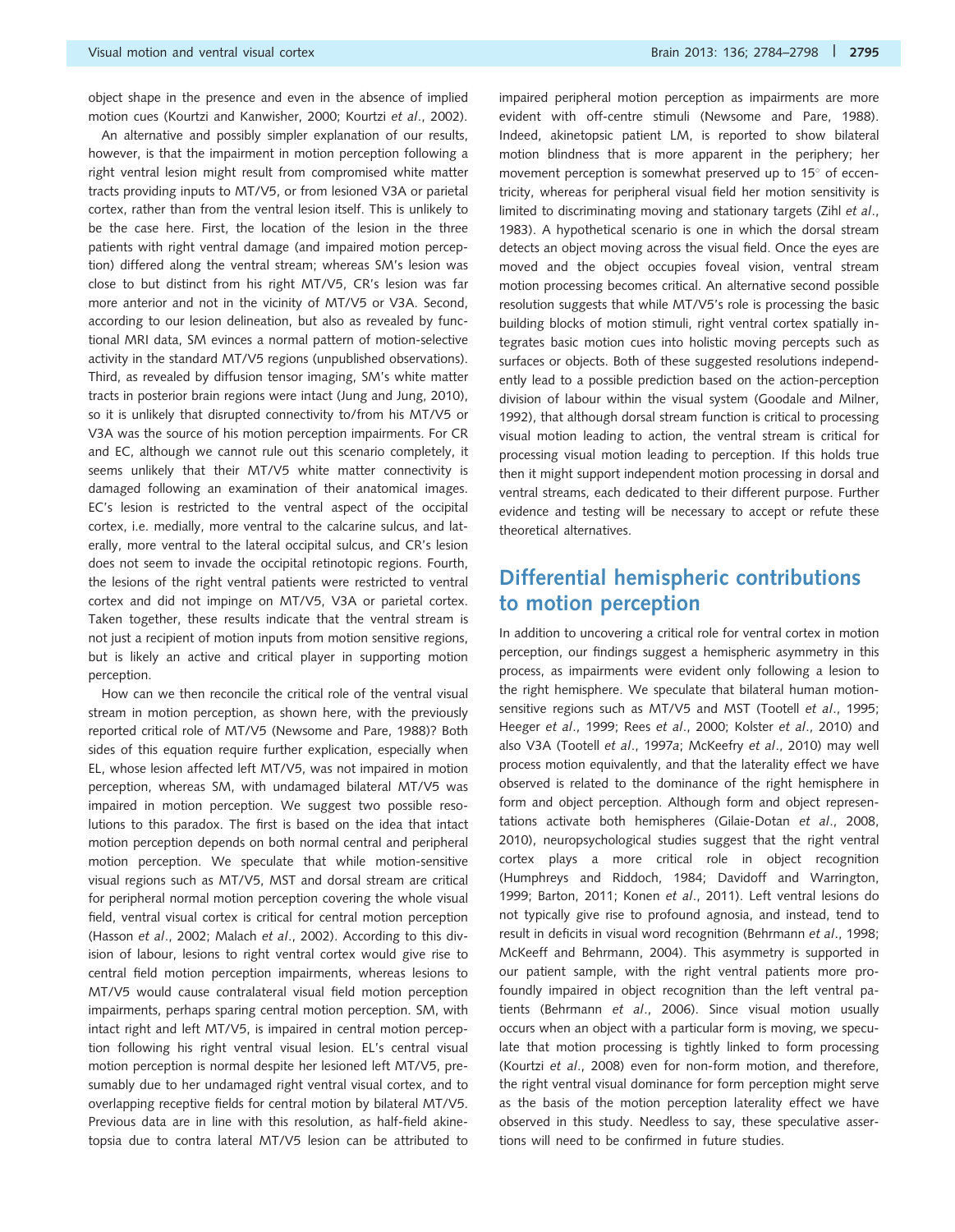## <span id="page-12-0"></span>Conclusion

Our study reveals that the ability to perceive slow and fast moving stimuli appearing in central vision is dependent on ventral visual cortex integrity, especially in the right hemisphere. This finding suggests a tight interplay between ventral visual cortex and motion perception, that has not been observed to date, and, hence, challenges the received view that a network of brain areas in the dorsal stream suffices in supporting normal motion perception. Instead, these results license an account in which normal motion perception is subserved by a more distributed functional circuit, including ventral visual cortex.

## Acknowledgements

We thank Christina Konen and Solmaz Shariat Torbaghan for assisting with the anatomical images of EL and SM, Tanja Kassuba for providing the functional localization of SM's MT/V5 and his flattened cortical activation maps for the inset in [Figure 3,](#page-8-0) Adam Greenberg for help with CR's anatomical images, Kate Fissell for providing and assisting with the anatomical images of EC and GB, John Pyles for comments and discussion, Bahador Bahrami for the initial motion coherence code and details, Maxim Hammer for neuroradiological support, Masud Husain for fruitful comments during the project, Mohamed Seghier for help with the lesion delineation process, and Sabine Kastner for her support. We thank all the patients and their families for their enthusiastic and wonderful collaboration.

## Funding

This study was supported by the Royal Society Travel for Collaboration grant TG102269 (S.G.D. and M.B.), by Marie-Curie fellowship 236021 (S.G.D.), by National Science Foundation BCS0923763 (M.B.), NSF grant SMA-1041755 to the Temporal Dynamics of Learning Center, an NSF Science of Learning Center (M.B.), by National Science Foundation CAREER-BCS1151805 (A.P.S.), and by the Wellcome Trust (G.R.).

## Supplementary material

[Supplementary material](http://brain.oxfordjournals.org/lookup/suppl/doi:10.1093/brain/awt214/-/DC1) is available at Brain online.

## References

- Albright TD, Stoner GR. Visual motion perception. Proc Natl Acad Sci USA 1995; 92: 2433–40.
- Barton JJ. Disorder of higher visual function. Curr Opin Neurol 2011; 24:  $1 - 5$ .
- Beckers G, Homberg V. Cerebral visual motion blindness: transitory akinetopsia induced by transcranial magnetic stimulation of human area V5. Proc Biol Sci 1992; 249: 173–8.
- Behrmann M, Kimchi R. What does visual agnosia tell us about perceptual organization and its relationship to object perception? J Exp Psychol Hum Percept Perform 2003; 29: 19–42.
- Behrmann M, Nelson J, Sekuler EB. Visual complexity in letter-by-letter reading: "Pure" alexia is not pure. Neuropsychologia 1998; 36: 1115–32.
- Behrmann M, Peterson MA, Moscovitch M, Suzuki S. Independent representation of parts and the relations between them: evidence from integrative agnosia. J Exp Psychol Hum Percept Perform 2006; 32: 1169–84.
- Behrmann M, Plaut DC. Bilateral hemispheric representation of words and faces: evidence from word impairments in prosopagnosia and face impairments in pure alexia. Cereb Cortex 2013, in press. doi:10.1093/cercor/bhs390.
- Behrmann M, Williams P. Impairments in part-whole representations of objects in two cases of integrative visual agnosia. Cogn Neuropsychol 2007; 24: 701–30.
- Billino J, Braun DI, Bohm KD, Bremmer F, Gegenfurtner KR. Cortical networks for motion processing: effects of focal brain lesions on perception of different motion types. Neuropsychologia 2009; 47: 2133–44.
- Bradley DC, Chang GC, Andersen RA. Encoding of three-dimensional structure-from-motion by primate area MT neurons. Nature 1998; 392: 714–7.
- Brainard DH. The psychophysics toolbox. Spat Vis 1997; 10: 433–6.
- Celebrini S, Newsome WT. Neuronal and psychophysical sensitivity to motion signals in extrastriate area MST of the macaque monkey. J Neurosci 1994; 14: 4109–24.
- Chapman C, Hoag R, Giaschi D. The effect of disrupting the human magnocellular pathway on global motion perception. Vision Res 2004; 44: 2551–7.
- Crawford JR, Garthwaite PH, Howell DC. On comparing a single case with a control sample: an alternative perspective. Neuropsychologia 2009; 47: 2690–5.
- Crawford JR, Howell DC. Comparing an individual's test score against norms derived from small samples. J Clin Exp Neuropsychol 1998; 12: 482–6.
- Davidoff J, Warrington EK. The bare bones of object recognition: implications from a case of object recognition impairment. Neuropsychologia 1999; 37: 279–92.
- De Valois RL, Cottaris NP, Mahon LE, Elfar SD, Wilson JA. Spatial and temporal receptive fields of geniculate and cortical cells and directional selectivity. Vision Res 2000; 40: 3685–702.
- Desimone R, Schein SJ. Visual properties of neurons in area V4 of the macaque: sensitivity to stimulus form. J Neurophysiol 1987; 57: 835–68.
- Dumoulin SO, Bittar RG, Kabani NJ, Baker CL Jr, Le Goualher G, Bruce Pike G, et al. A new anatomical landmark for reliable identification of human area V5/MT: a quantitative analysis of sulcal patterning. Cereb Cortex 2000; 10: 454–63.
- Ferrera VP, Maunsell JH. Motion processing in macaque V4. Nat Neurosci 2005; 8: 1125.
- Ferrera VP, Rudolph KK, Maunsell JH. Responses of neurons in the parietal and temporal visual pathways during a motion task. J Neurosci 1994; 14: 6171–86.
- Gauthier I, Behrmann M, Tarr MJ. Can face recognition really be dissociated from object recognition? J Cogn Neurosci 1999; 11: 349–70.
- Gegenfurtner KR, Hawken MJ. Interaction of motion and color in the visual pathways. Trends Neurosci 1996; 19: 394–401.
- Giaschi D, Jan JE, Bjornson B, Young SA, Tata M, Lyons CJ, et al. Conscious visual abilities in a patient with early bilateral occipital damage. Dev Med Child Neurol 2003; 45: 772–81.
- Gilaie-Dotan S, Bentin S, Harel M, Rees G, Saygin AP. Normal form from biological motion despite impaired ventral stream function. Neuropsychologia 2011; 49: 1033–43.
- Gilaie-Dotan S, Gelbard-Sagiv H, Malach R. Perceptual shape sensitivity to upright and inverted faces is reflected in neuronal adaptation. NeuroImage 2010; 50: 383–95.
- Gilaie-Dotan S, Kanai R, Bahrami B, Rees G, Saygin AP. Neuroanatomical correlates of biological motion detection. Neuropsychologia 2013; 51: 457–63.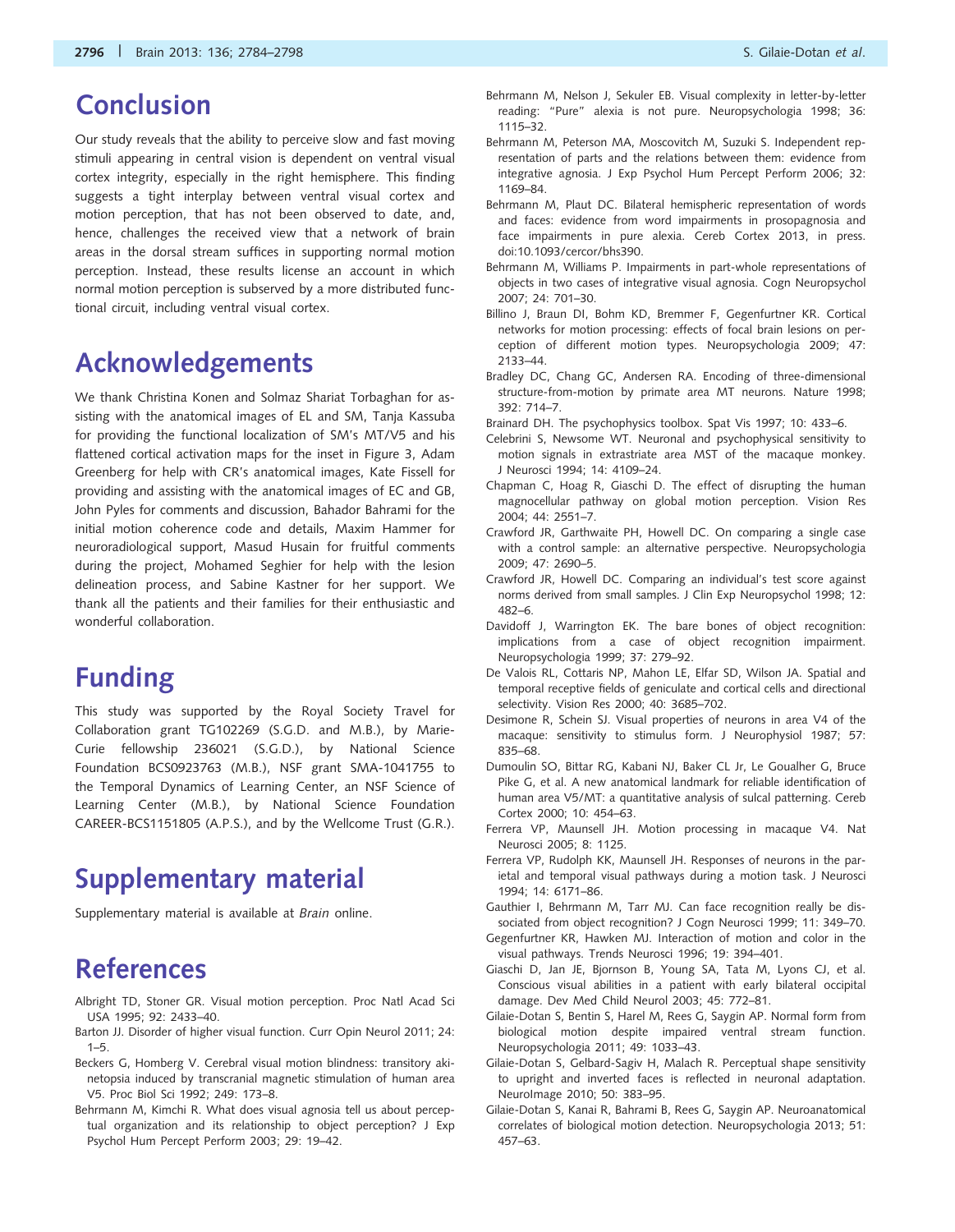- <span id="page-13-0"></span>Gilaie-Dotan S, Nir Y, Malach R. Regionally-specific adaptation dynamics in human object areas. NeuroImage 2008; 39: 1926–37.
- Goodale MA, Milner AD. Separate visual pathways for perception and action. Trends Neurosci 1992; 15: 20–25.
- Green BF. Figure coherence in the kinetic depth effect. J Exp Psychol 1961; 62: 272–82.
- Grill-Spector K, Kushnir T, Edelman S, Itzchak Y, Malach R. Cue-invariant activation in object-related areas of the human occipital lobe. Neuron 1998; 21: 191–202.
- Grossman ED, Donnelly M, Price R, Pickens D, Morgan V, Neighbor G, et al. Brain areas involved in perception of biological motion. J Cogn Neurosci 2000; 12: 711–20.
- Grunewald A, Bradley DC, Andersen RA. Neural correlates of structurefrom-motion perception in macaque V1 and MT. J Neurosci 2002; 22: 6195–207.
- Gur M, Snodderly DM. Direction selectivity in V1 of alert monkeys: evidence for parallel pathways for motion processing. J Physiol 2007; 585: 383–400.
- Hasson U, Levy I, Behrmann M, Hendler T, Malach R. Eccentricity bias as an organizing principle for human high-order object areas. Neuron 2002; 34: 479–90.
- Hayward J, Truong G, Partanen M, Giaschi D. Effects of speed, age, amblyopia on the perception of motion-defined form. Vision Res 2011; 51: 2216–23.
- Hedges JH, Gartshteyn Y, Kohn A, Rust NC, Shadlen MN, Newsome WT, et al. Dissociation of neuronal and psychophysical responses to local and global motion. Curr Biol 2011; 21: 2023–8.

Heeger DJ, Boynton GM, Demb JB, Seidemann E, Newsome WT. Motion opponency in visual cortex. J Neurosci 1999; 19: 7162–74.

- Humphreys GW, Riddoch MJ. Routes to object constancy: implications from neurological impairments of object constancy. Q J Exp Psychol A 1984; 36: 385–415.
- Jastorff J, Orban G.A. Human functional magnetic resonance imaging reveals separation and integration of shape and motion cues in biological motion processing. J Neurosci 2009; 29: 7315–29.
- Jung KJ, Jung HS. A major role of the left prefrontal cortex for face recognition revealed by disrupted connections. Paper presented at: Organization for Human Brain Mapping Barcelona, Spain; 2010.
- Kesten H. Accelerated stochastic approximation. Ann Math Stat 1958; 29: 41–59.
- Kolster H, Peeters R, Orban GA. The retinotopic organization of the human middle temporal area MT/V5 and its cortical neighbors. J Neurosci 2010; 30: 9801–20.
- Konen CS, Behrmann M, Nishimura M, Kastner S. The functional neuroanatomy of object agnosia: a case study. Neuron 2011; 71: 49–60.
- Kourtzi Z, Bulthoff HH, Erb M, Grodd W. Object-selective responses in the human motion area MT/MST. Nat Neurosci 2002; 5: 17–18.
- Kourtzi Z, Kanwisher N. Activation in human MT/MST by static images with implied motion. J Cogn Neurosci 2000; 12: 48–55.
- Kourtzi Z, Krekelberg B, van Wezel RJ. Linking form and motion in the primate brain. Trends Cogn Sci 2008; 12: 230–6.
- Kriegeskorte N, Sorger B, Naumer M, Schwarzbach J, van den Boogert E, Hussy W, et al. Human cortical object recognition from a visual motion flowfield. J Neurosci 2003; 23: 1451–63.
- Levinson E, Sekuler R. Adaptation alters perceived direction of motion. Vision Res 1976; 16: 779–81.
- Li P, Zhu S, Chen M, Han C, Xu H, Hu J, et al. A motion direction preference map in monkey V4. Neuron 2013; 78: 376–88.
- Livingstone MS, Hubel DH. Segregation of form, color, movement, depth: anatomy, physiology, perception. Science 1988; 240: 740–9.
- Livingstone MS, Hubel DH. Psychophysical evidence for separate channels for the perception of form, color, movement, depth. J Neurosci 1987; 7: 3416–68.
- Lu HD, Chen G, Tanigawa H, Roe AW. A motion direction map in macaque V2. Neuron 2010; 68: 1002–13.
- Majaj NJ, Carandini M, Movshon JA. Motion integration by neurons in macaque MT is local, not global. J Neurosci 2007; 27: 366–70.
- Malach R, Levy I, Hasson U. The topography of high-order human object areas. Trends Cogn Sci 2002; 6: 176–84.
- Marcar VL, Zihl J, Cowey A. Comparing the visual deficits of a motion blind patient with the visual deficits of monkeys with area MT removed. Neuropsychologia 1997; 35: 1459–65.
- Marotta JJ, Genovese CR, Behrmann M. A functional MRI study of face recognition in patients with prosopagnosia. Neuroreport 2001; 12: 1581–7.
- Maunsell JH, Nealey TA, DePriest DD. Magnocellular and parvocellular contributions to responses in the middle temporal visual area (MT) of the macaque monkey. J Neurosci 1990; 10: 3323–34.
- Maunsell JH, Van Essen DC. The connections of the middle temporal visual area (MT) and their relationship to a cortical hierarchy in the macaque monkey. J Neurosci 1983; 3: 2563–86.
- Maunsell JH, Newsome WT. Visual processing in monkey extrastriate cortex. Annual Rev Neurosci 1987; 10: 363–401.
- McKeeff TJ, Behrmann M. Pure alexia and covert reading: evidence from stroop tasks. Cogn Neuropsychol 2004; 21: 443–58.
- McKeefry DJ, Burton MP, Morland AB. The contribution of human cortical area V3A to the perception of chromatic motion: a transcranial magnetic stimulation study. Eur J Neurosci 2010; 31: 575–84.
- McLeod P, Dittrich W, Driver J, Perrett D, Zihl J. Preserved and impaired detection of structure from motion by a "motion blind" patient. Visual Cognition 1996; 3: 363–91.
- Meteyard L, Zokaei N, Bahrami B, Vigliocco G. Visual motion interferes with lexical decision on motion words. Curr Biol 2008; 18: R732–3.
- Milne E, Swettenham J, Hansen P, Campbell R, Jeffries H, Plaisted K. High motion coherence thresholds in children with autism. J Child Psychol Psyc 2002; 43: 255–63.
- Mishkin M, Ungerleider LG, Macko KA. Object vision and spatial vision: two cortical pathways. Trends Neurosci 1983; 6: 414–7.
- Montant M, Behrmann M. Phonological activation in pure alexia. Cogn Neuropsychol 2001; 18: 697–727.
- Mountcastle VB, Motter BC, Steinmetz MA, Sestokas AK. Common and differential effects of attentive fixation on the excitability of parietal and prestriate (V4) cortical visual neurons in the macaque monkey. J Neurosci 1987; 7: 2239–55.
- Murray SO, Olshausen BA, Woods DL. Processing shape, motion and three-dimensional shape-from-motion in the human cortex. Cereb Cortex 2003; 13: 508–16.
- Mycroft RH, Behrmann M, Kay J. Visuoperceptual deficits in letter-byletter reading? Neuropsychologia 2009; 47: 1733–44.
- Narasimhan S, Giaschi D. The effect of dot speed and density on the development of global motion perception. Vision Res 2012; 62: 102–7.
- Nelissen K, Vanduffel W, Orban G.A. Charting the lower superior temporal region, a new motion-sensitive region in monkey superior temporal sulcus. J Neurosci 2006; 26: 5929–47.
- Newsome WT. The King Solomon lectures in neuroethology. Deciding about motion: linking perception to action. J Comp Physiol A Sens Neural Behav Physiol 1997; 181: 5–12.
- Newsome WT, Britten KH, Movshon JA. Neuronal correlates of a perceptual decision. Nature 1989; 341: 52–4.
- Newsome WT, Pare EB. A selective impairment of motion perception following lesions of the middle temporal visual area MT. J Neurosci 1988; 8: 2201–11.
- Nishimura M, Doyle J, Humphreys K, Behrmann M. Probing the facespace of individuals with prosopagnosia. Neuropsychologia 2010; 48: 1828–41.
- Noguchi Y, Kaneoke Y, Kakigi R, Tanabe HC, Sadato N. Role of the superior temporal region in human visual motion perception. Cereb Cortex 2005; 15: 1592–601.
- Peuskens H, Claeys KG, Todd JT, Norman JF, Van Hecke P, Orban GA. Attention to 3-D shape, 3-D motion, texture in 3-D structure from motion displays. J Cogn Neurosci 2004; 16: 665–82.
- Pilly PK, Seitz AR. What a difference a parameter makes: a psychophysical comparison of random dot motion algorithms. Vision Res 2009; 49: 1599–612.